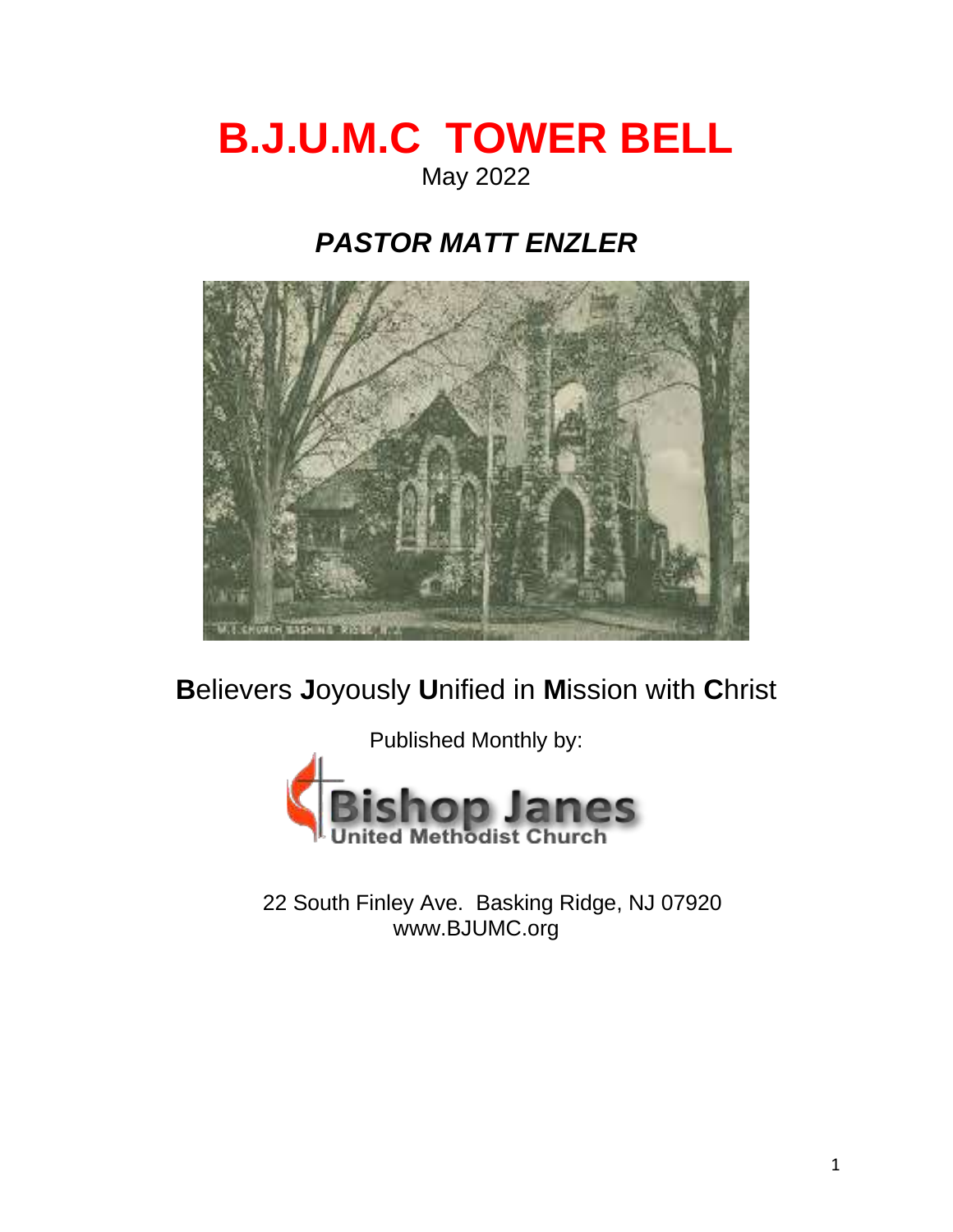## **TOWER BELL TABLE OF CONTENTS**

| <b>PASTOR MATT'S DESK</b>                   | $3 - 5$        |
|---------------------------------------------|----------------|
| <b>DECREASE UTILITY COSTS</b>               |                |
| CHURCH CLEAN UP: THANK YOU FOR YOUR HELP    | $\overline{7}$ |
| <b>NURTURING FAITH IN YOUNG CHILDREN</b>    | $8 - 11$       |
| <b>ALTAR FLOWERS</b>                        | 12             |
| <b>WESLEYAN UNDERSTANDING OF GRACE</b>      | $13 - 16$      |
| SERVE THE WORLD THROUGH MISSIONS            | 17             |
| <b>GOD'S COOP FOOD PANTRY</b>               | 18             |
| UNITED WOMEN IN FAITH (formerly UMW) EVENTS | $19 - 21$      |
| POSTPONING GENERAL CONFERENCE MAY BE A      | $22 - 23$      |
| <b>GOOD IDEA</b>                            |                |
| <b>ADULT SMALL GROUP STUDIES</b>            | 24             |
| <b>MEMBERSHIP DIRECTORY</b>                 | 25             |
| <b>BOOK GROUP</b>                           | 26             |
| <b>VOLUNTEER OPPORTUNITIES</b>              | 27             |
| <b>INVITE YOUR FRIENDS</b>                  | 28             |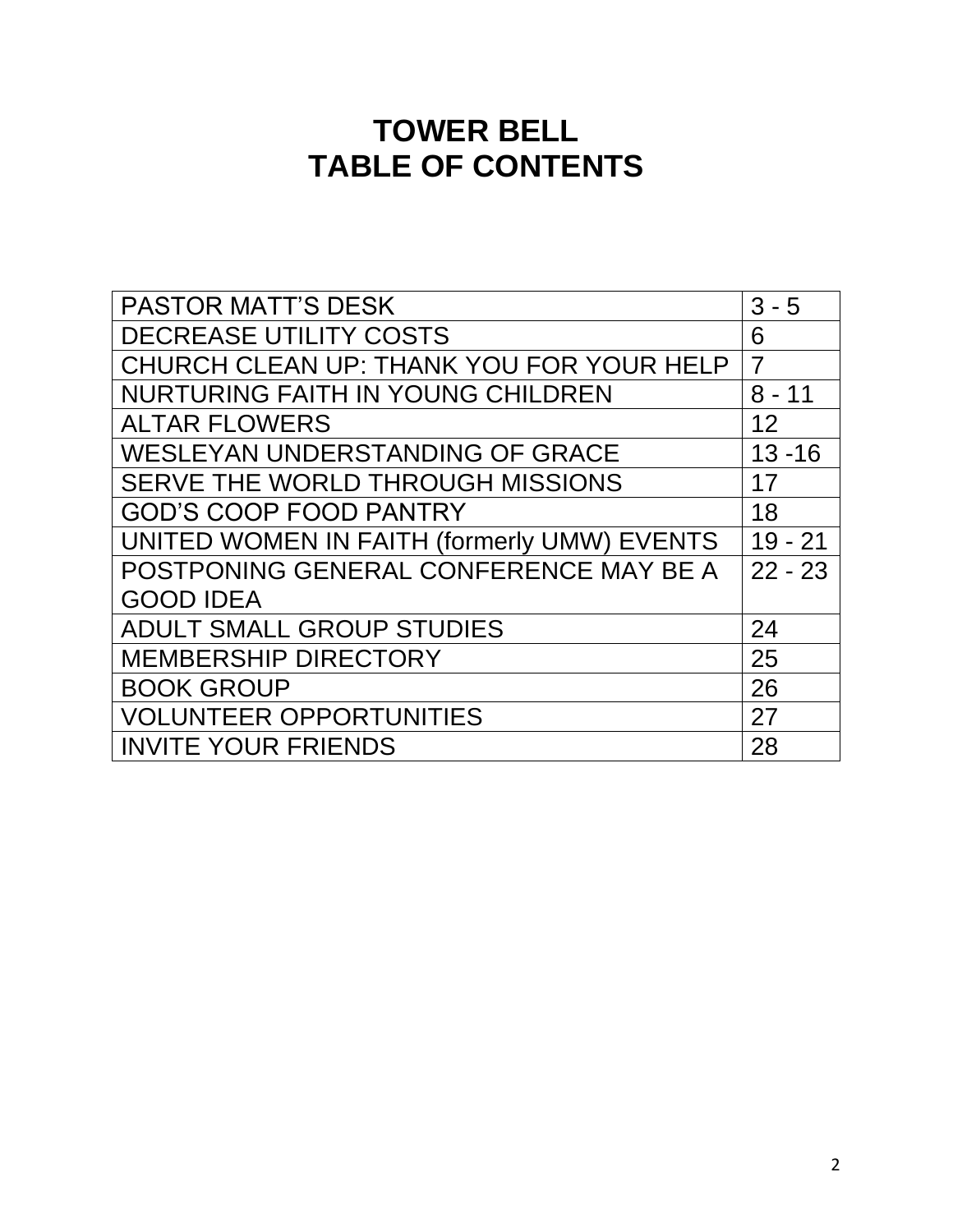

Dear BJUMC Family,

April Showers bring May Flowers. This adage is as old as time. The passing of the seasons is symbolic of many things, and provides us great opportunities to reflect on change. In another article here in the Tower Bell, the Wesleyan theory of grace is broken down into three parts. I think the Wesleyan theory of grace is a beautiful homage to the notion that April showers bring may flowers.

In order for faith to grow, a seed must be planted. There must be a planter. Whether that planter is God or another person, the seed must be planted. The parable of the Sower has many interpretations, but it also speaks a lot about our need to be prepared to handle the seed. I invite you this season to ponder, are you preparing the soil in yourself, your family, your friends, to truly receive the Word of God on your heart? In preparing the soil, we have to make sure the soil has nutrients, is situated in a place that gets the right balance of sun, shade, water, is out of harm's way, and is ready to grow. What does that look like in your world? How are you preparing the soil in your children? Are you living the gospel, are you participating in ministry and mission projects? Are you doing family devotionals or prayer times? Do you make it a point to talk about faith around the dinner table? Do you even have a family dinner table?

Once the seed is planted, it needs watering. It will germinate and begin to grow. Truly, the old dies, and new life comes into being as the seed transforms from a seed into a plant. The shell of the seed is destroyed as new life takes over. In order for the plant to continue to grow, it will need regular watering, and the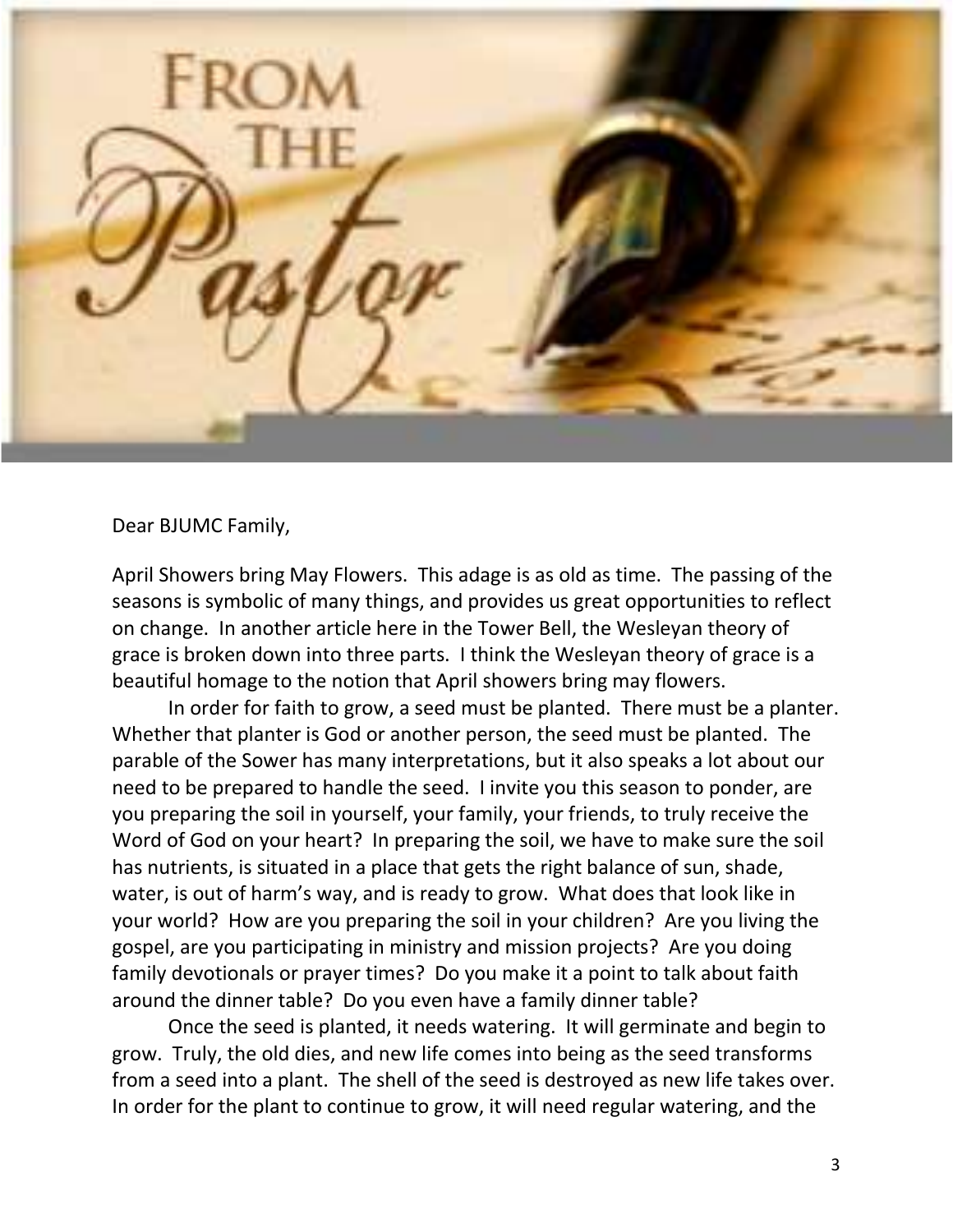right amount of sun. Though many people "come to faith," for some, it doesn't really stick. It was a fleeting expression, an emotional experience they had in their 20's at a college retreat somewhere, but that time has come and gone. In order for your faith, our justification, to continue to grow, to actually become a plant, a stem, and later on, to have a bud, it must continue to eat up those nutrients. How do you continue to nourish your faith? Is your faith something that was once healthy and vibrant, but now has dwindled? What can you do to make sure it is properly "nutritioned", like pouring miracle grow on a seed? The bible encourages you to do those things which you did when your faith was new, when it was vibrant. It also encourages us to step out in faith, to try new things. The remedies are endless. What are you doing to make sure your plant, or, your faith, doesn't dwindle and die?

Finally, there is a reward for those who stay the course, a beautiful flower. There are a multitude of flowers out there, each one beautiful in their own way. There are a multitude of believers out there, each one beautiful in their own way. Each one brings something to the meadow, a new color, a new fragrance, a new texture. Our diversity helps to beautify us. In terms of grace, this is like sanctification, our walk towards perfection. It is both an individual walk, and a communal walk. Flowers are gorgeous in their own right, and displays of bouquets or meadows, or gardens also have their own appeal. Our walk towards sanctification isn't over once we come to faith, it comes through the life long walk with the Lord. It is the last step. If we die before we bud, we are still a wonderful plant, and worthy of the Lord, but our life in this world may not have been a brilliant, as bold, as beautiful.

Friends, April showers bring may flowers is a great analogy for our walk in faith. I encourage you to read the article in this Tower Bell about the Wesleyan theories of grace. Then, ask yourself, the following questions:

- 1) How am I tending to the soil of those around me? Am I preparing the soil to receive the seed? Is my soil (my faith) full of the proper nutrients it needs to help me flourish?
- 2) As a believer, am I growing strong, do I have a real faith in the lord? Will I burst out of this seed that is planted in my heart, and grow into new life? As for my family, friends, children, how can I help them come to that moment of germination when they change? What do they need in order to be truly transformed by the Word of God?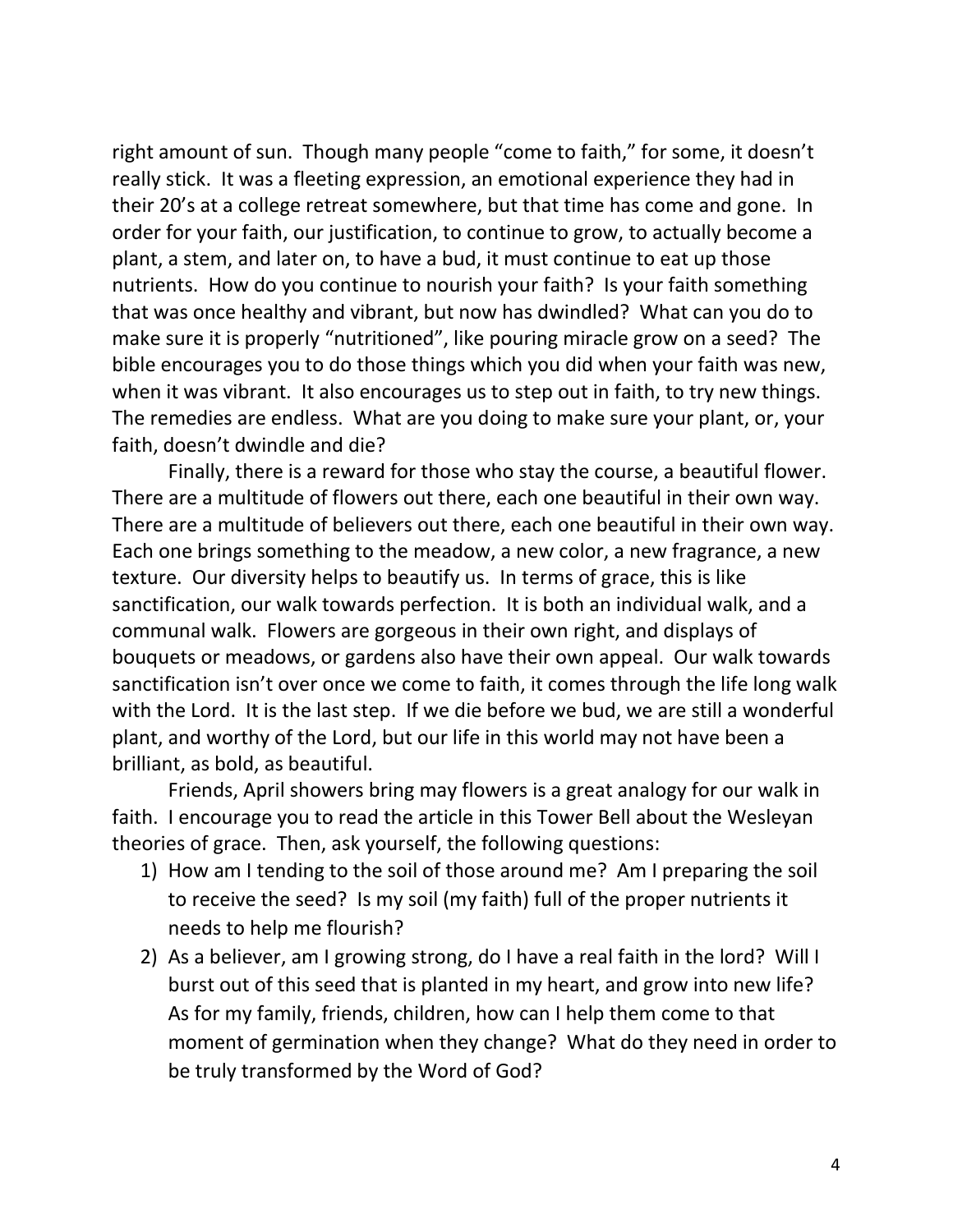3) Am I continually walking with the Lord? Am I bearing good fruit? Am I Producing a multitude of flowers? Or is my faith dwindling, a stem with no rose, a tree with no fruit? What can I do to get back on track and make sure I am walking towards perfection, that I may be beautified by the Lord?

Friends, may the grace and peace of the Lord be with you this spring. I encourage you to take a walk, perhaps in a garden, and ponder these things in your heart.

Pastor Matt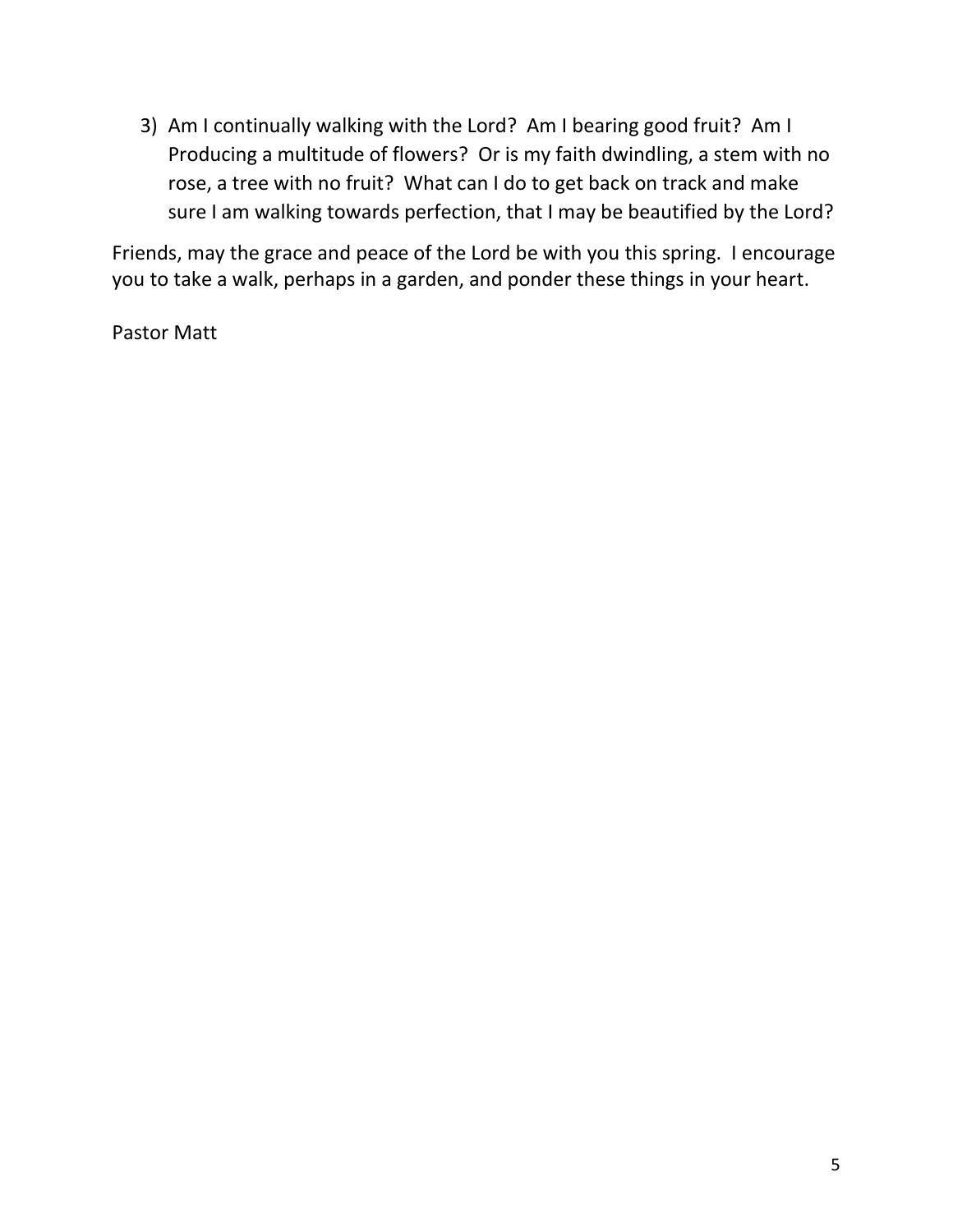# **PARTNER WITH THE TRUSTEES TO DECREASE OUR UTILITY COSTS**

Let's all join together to lower our utility costs which have dramatically increased.



Please do not turn up the heat or the air conditioning without consulting with a Trustee, Pastor Matt, or Doug Kreiss.



Also, please remember to turn off the lights when leaving a room.

Each one of us can make a difference!

THANK YOU!

Your Trustees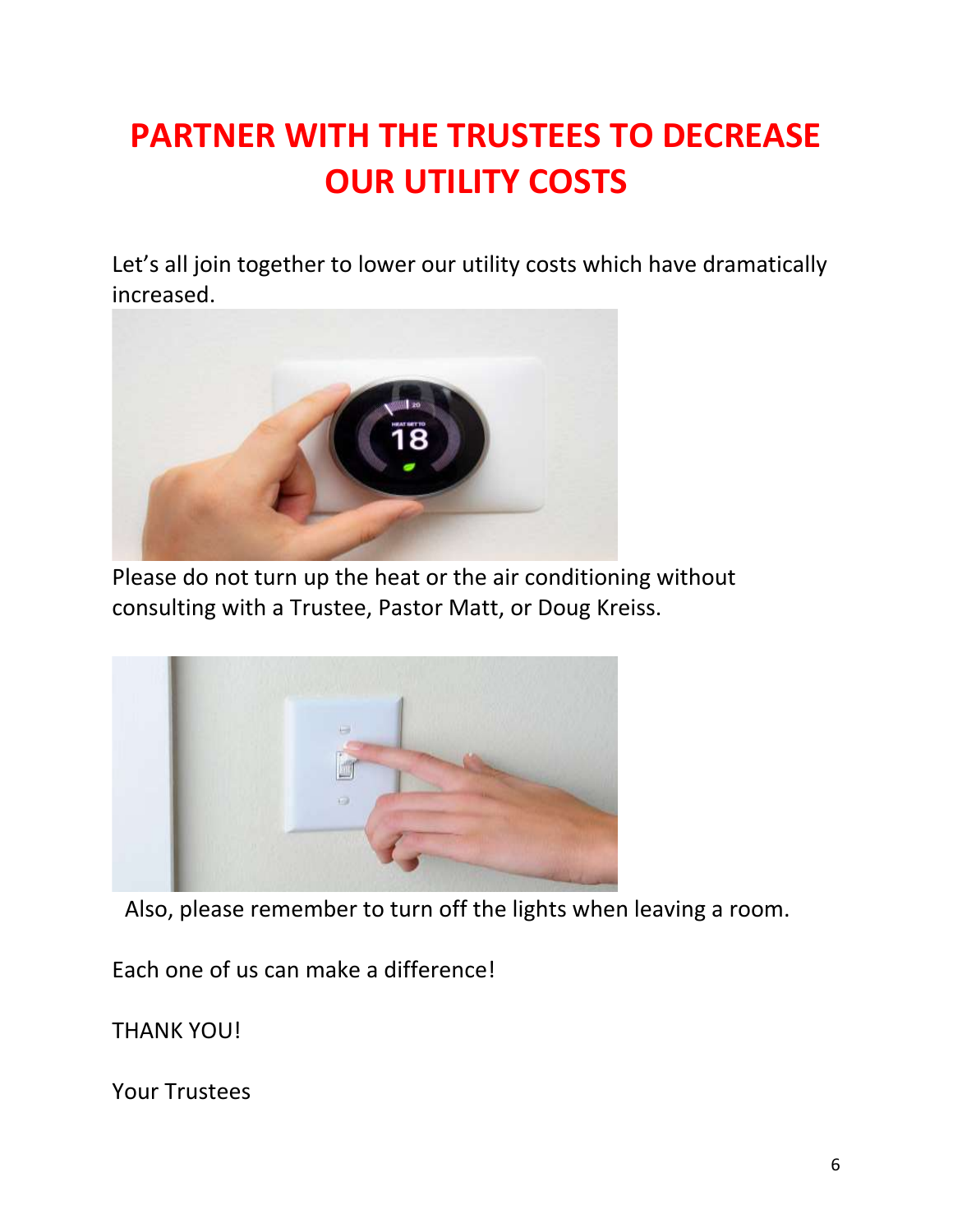# *THANK YOU FOR YOUR WORK ON CHURCH CLEAN UP DAY!*

## **On April 30**



Thanks to all that came out to help clean up the church grounds and cemetery on Saturday and to those who worked at alternate dates. In the Narthex we will post a list of tasks that still need to be completed. Please continue to share your talents and help if you can. Many hands always make lighter work.

Questions? Contact Rena 908 872-9443 [rena.thorsen@gmail.com](mailto:rena.thorsen@gmail.com) or any of the Trustees.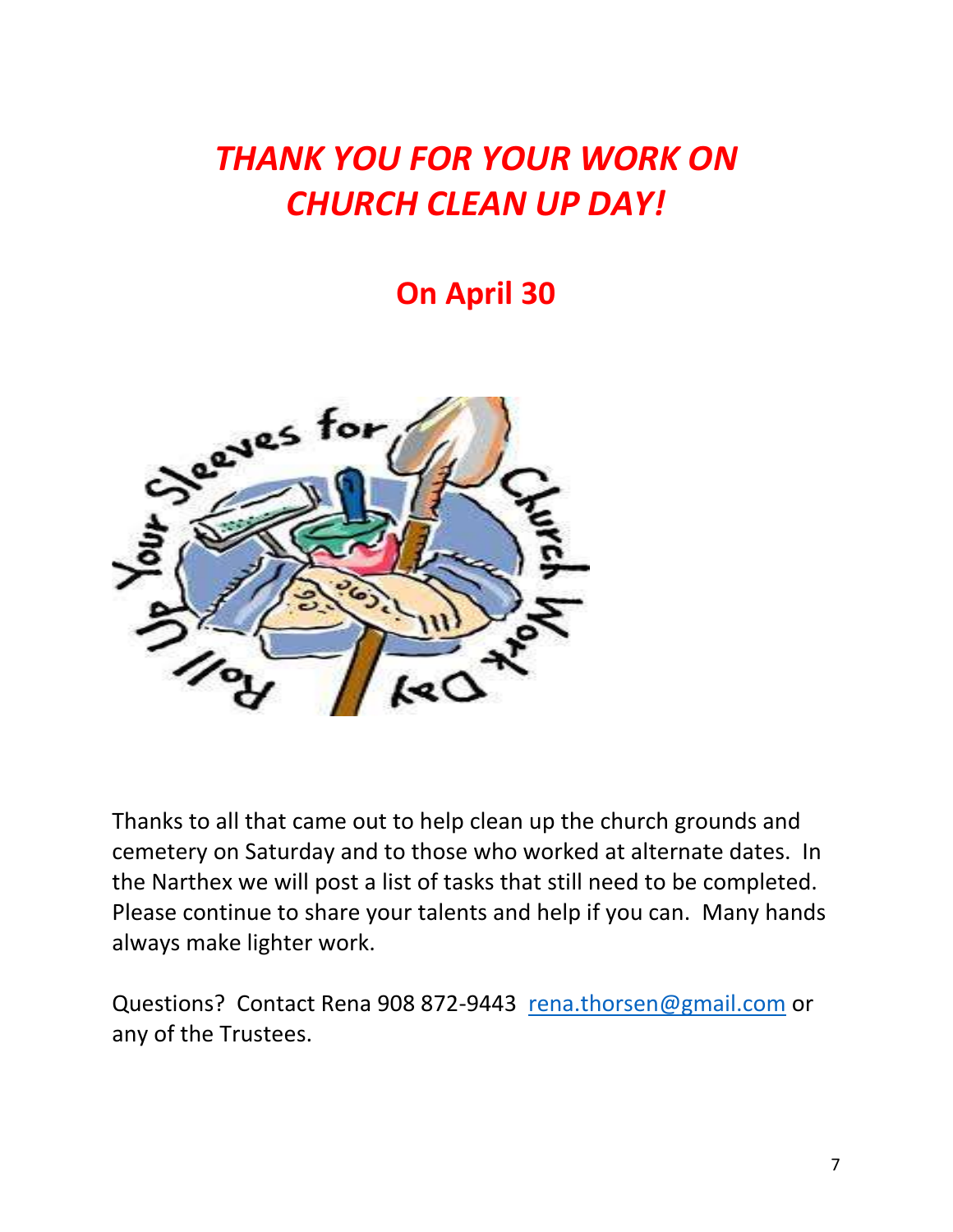## **8 ways to nurture faith in young children**

By Laura Buchanan



It's never too early to begin sharing faith practices with our children. "Helping kids to know God's love and to know that God loves them is a really foundational concept that little ones, even from diapers, can be taught," says the Rev. Kathy Pittenger, Children's Initiatives Coordinator for the [Michigan Conference of The](https://michiganumc.org/)  [United Methodist Church.](https://michiganumc.org/)

The Rev. Joanna Cummings, pastor with children and families at [East End United](https://eastendumc.org/)  [Methodist Church](https://eastendumc.org/) in Nashville, Tennessee, agrees, "I believe that children are spiritual beings and I believe that they have a lot to show us about who God is." Weave faith formation into the everyday

Nurturing faith in babies, toddlers and preschoolers is not only meaningful, it can also be a lot of fun. It is possible for your busy family to incorporate this important work into day-to-day life, you just have to find the spiritual practices that work best for your unique family.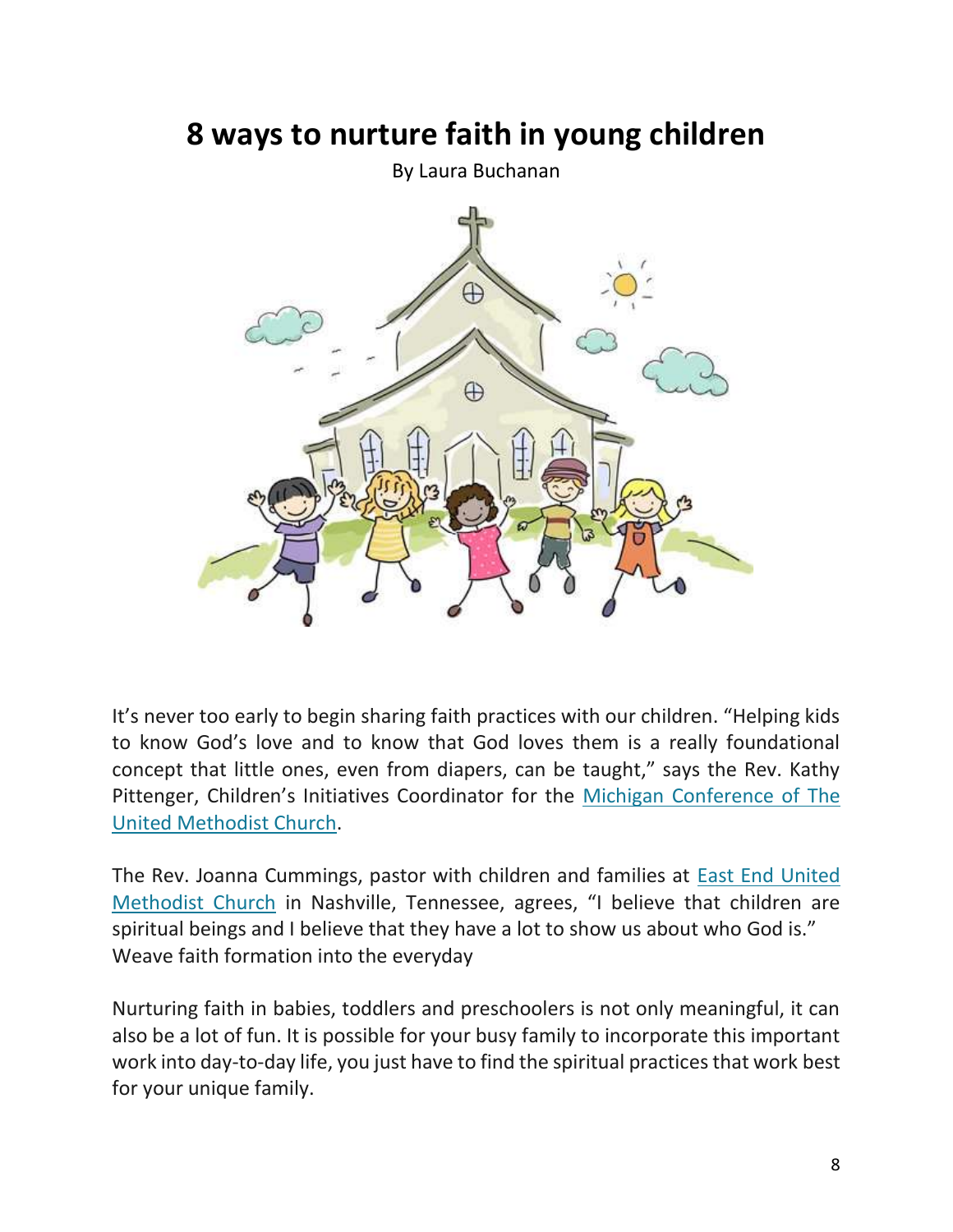Cummings and Pittenger share these practical ideas:

- **Evaluate your daily rhythms** Identify transitions and pauses where you can add prayer, discussion and Scripture to your routines. For example:
	- -Write or print prayers and hang them above the changing table as a reminder to pray in those moments together.
	- -Keep a stack of conversation starters in the car. Ask questions that have no "correct" answers, such as, "I wonder what it would have been like to see Jesus walk on the water?"
	- -Use meals, naptime and bedtime as opportunities for reading Bible stories and sharing prayers.
- **Pray in different ways** Explore a [variety of prayer practices](https://www.umc.org/en/content/5-ways-to-pray-with-children) to find options that your child most enjoys. As they grow, try new ones to meet their changing needs. The Lord's Prayer and the Doxology: Repetition is helpful for children. Saying the same prayer over and over is fine; in fact, it can bring familiarity and comfort.

Body prayer: Use movement to express a prayer.

Take a walk: Head outside to marvel at God's creativity and give thanks for it.

Artistic prayer: Ask your child to draw what they'd like to say to God.

- **Read, play and learn** Reading a story Bible, such as the [Celebrate Wonder Bible](https://www.cokesbury.com/9781501897252-Celebrate-Wonder-Bible-Storybook)  [Storybook,](https://www.cokesbury.com/9781501897252-Celebrate-Wonder-Bible-Storybook) brings Scripture to life through illustrations and approachable vocabulary. Also consider [board books,](https://www.cokesbury.com/search?q=board+books&pagenumber=1) [snuggle time books](https://www.cokesbury.com/search?q=glenys+nellist&pagenumber=1) and books focusing on [prayers for families.](https://www.cokesbury.com/Prayers-for-Faithful-Families?refq=traci%20smith) Since children learn through play, finger puppets or interactive tools can help make story time fun and memorable. Check out free [Digital Faith Formation Playlists,](https://michiganumc.org/playlists/) created by Pittenger and her team, which include readings, questions, prayers, music, activities and more. **Resourcing parents for faith formation**
- **Model your faith** Our kids learn from us by watching us. As you lead the way in prayer, Bible study, engaging in worship, talking about God, serving others, being part of a faith community and exploring spiritual practices, children will want to join you. They'll come to expect these components of your routine and they will begin to incorporate them into theirs as well. Kids might even remind you to complete a forgotten activity or suggest a new one.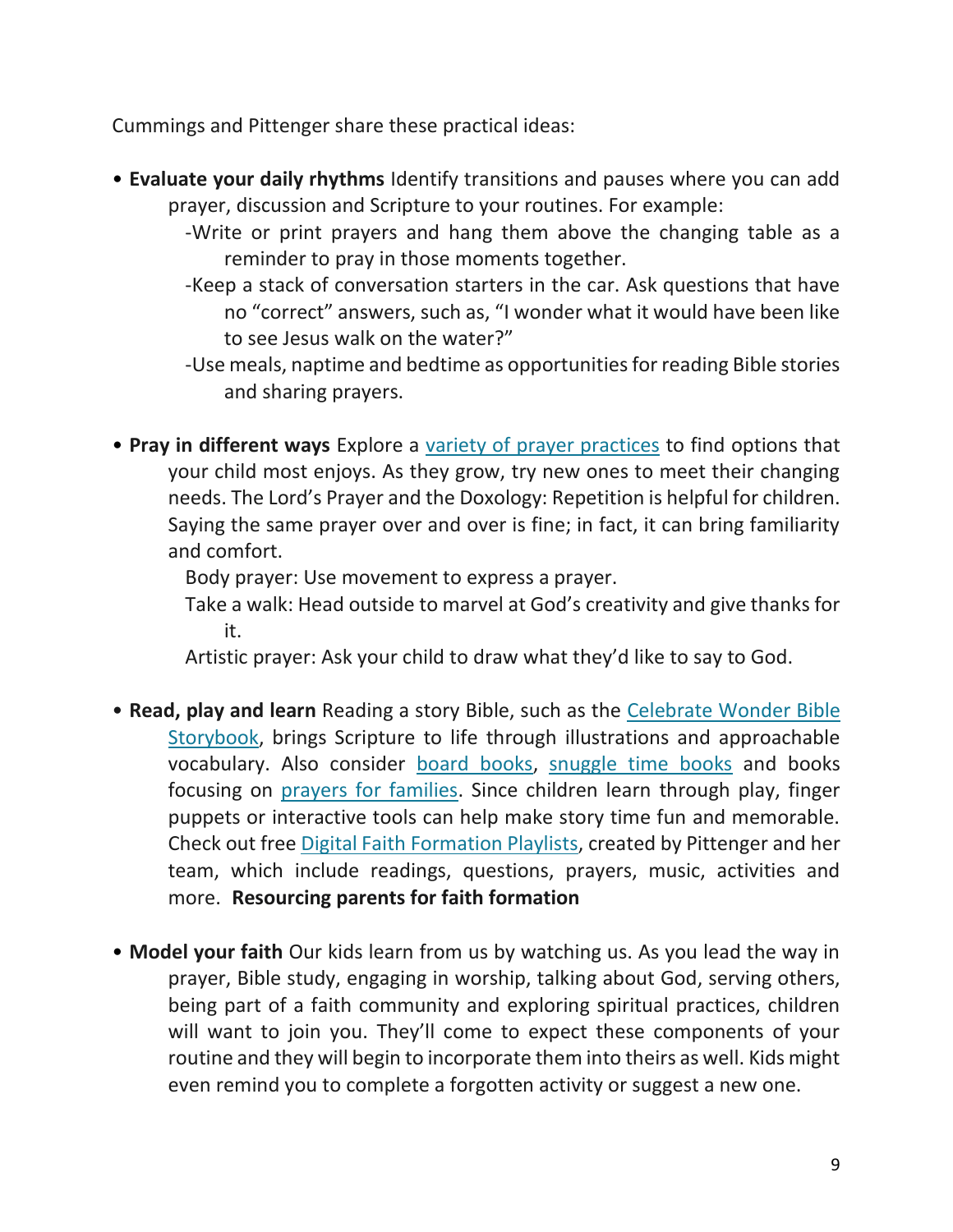- **Welcome hard questions** It's okay to not have answers to big questions, to say, "I don't know  $-$  let's try to find the answer together," and then turn to a pastor, resources or friends to help you unpack challenging topics. After all, parents are on a spiritual journey of growth, too, and it's great for kids to see you learning alongside them. For preschoolers, answer questions with one in return: "What do you think?" This will encourage them to lean on their spirituality and prior learning to draw conclusions, discover other topics they wonder about and generate further conversation.
- **Offer a blessing** Saying a blessing over your child at a key point in the day, such as before preschool or at bedtime, can help them connect deeply with you and with God. Hold or make eye contact with your child to create a special moment. Cummings shares this with her baby: "I bless you as you grow, bless you as you go, I bless you as you play, I bless you today." Pittenger shares this with her school-age children: "God bless my children and help them to grow bigger and stronger and wiser and more in love with God and all people every day."
- **Help others** Engaging in community service can be an excellent way to bond as a family, and it provides an opportunity to talk about loving our neighbors, being a Jesus follower and living out our faith. Projects such as sorting items at a food bank are often appropriate for volunteers of all ages. Participating in an advocacy effort related to a social justice issue that your family is passionate about is a powerful way for kids to see that their voice matters and that they can make a difference on behalf of others.
- **Find connection** Being active in a faith community helps children see their role in the body of Christ. Including young children in worship services broadens their understanding of church and what it means to praise God. It's also important that kids know they can trust and learn from adults other than their parents, whether they be Sunday School teachers, grandparents or family friends. As an added bonus, the community provides parents with a support system as you seek ideas and resources from pastors, church staff and other families who are in a similar life situation.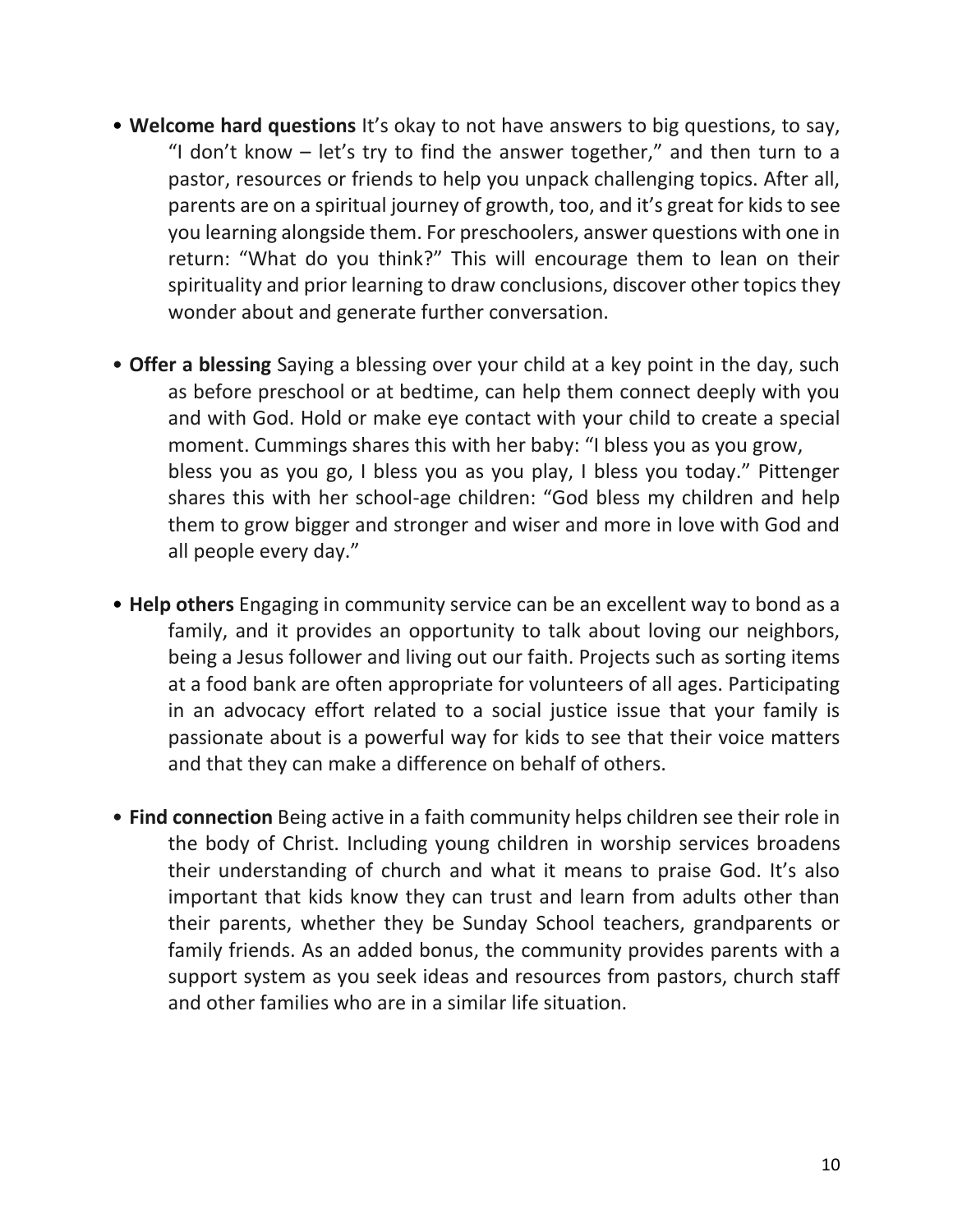\**Encouragements for parents*:

"[Parents] may not be the expert on all things theological, but they are the expert on their kids. We don't have to have all the right words or all the right answers," says Pittenger.

Cummings shares, "Parents, give yourself grace. You are loving and nurturing the faith of your child in the middle of a season that's really difficult and challenging, especially for young families. Anything that is intentional about sharing the love of God, about sharing the story of God, or even just sharing your faith with your child in conversation is really impactful."

*Laura Buchanan works for UMC.org at United Methodist Communications.*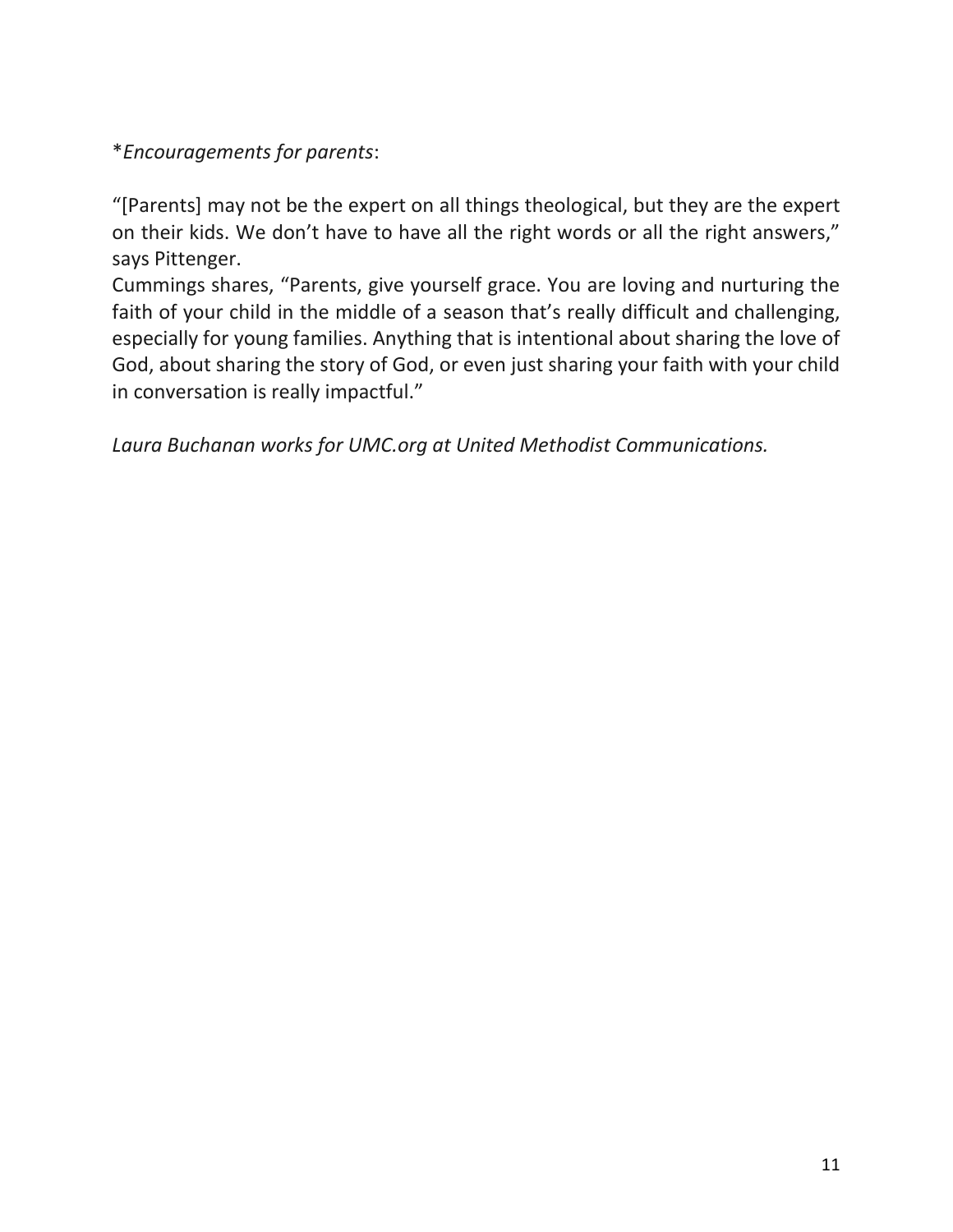

# **ALTAR FLOWERS**

*Anniversary? Birthday? In memory of? Special thank you or occasion?*

Why not sign up to donate flowers? The 2022 Flower Chart is available on the Narthex Sign Up wall. Reserve your date as soon as possible for any week available during the year. Order forms are available on the wall. To reserve a date and complete an order call or email Nancy Sweazey at 908-766-6368 or [sweazeyn@gmail.com.](mailto:sweazeyn@gmail.com)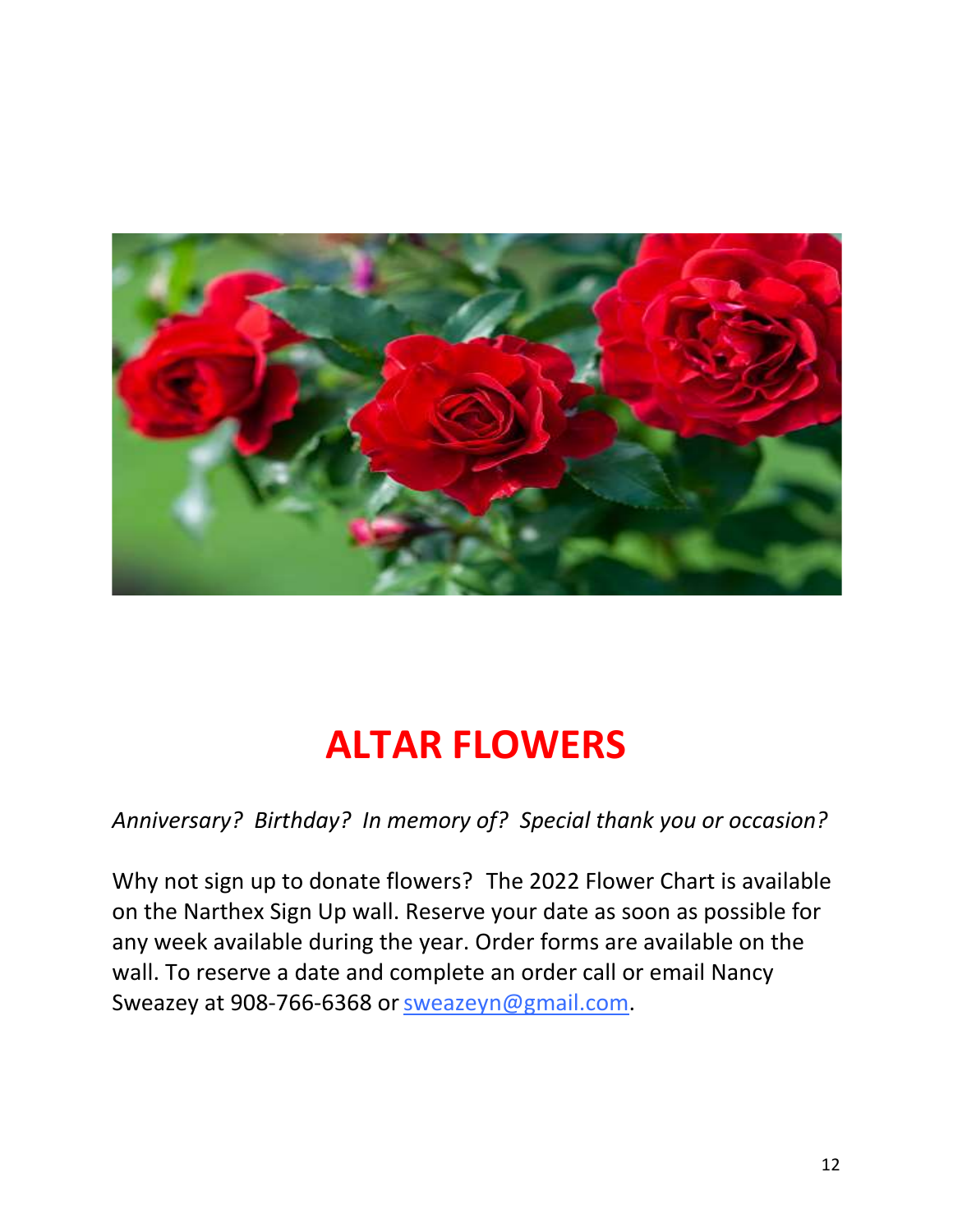# **A Wesleyan understanding of grace**

Kenneth L. Carder



At the heart of Wesleyan/Methodist theology and practice is a profound understanding and vital experience of *grace*. While John and Charles Wesley shared an understanding of grace deeply rooted in Christian teaching and tradition, they provided distinctive emphases, which came to characterize Methodist teaching and preaching. Grace, as understood, experienced and proclaimed by the United Methodists and others in the Wesleyan tradition, remains as relevant and transformative in the 21st century as in the 18th century.

#### *GRACE: GOD'S PRESENCE AND POWER*

John Wesley defined *grace* as God's "bounty, or favour: his free, undeserved favour, ... man having no claim to the least of his mercies. It was free grace that 'formed man of the dust of the ground, and breathed into him a living soul,' and stamped on that soul the image of God, and 'put all things under his feet.' ... For there is nothing we are, or have, or do, which can deserve the least thing at God's hand."

*The Book of Discipline* defines grace as "the undeserved, unmerited, and loving action of God in human existence through the ever-present Holy Spirit." Grace pervades all of creation and is universally present. Grace is not a gift that God packages and bestows on us and creation. Grace is God's presence to create, heal, forgive, reconcile and transform human hearts,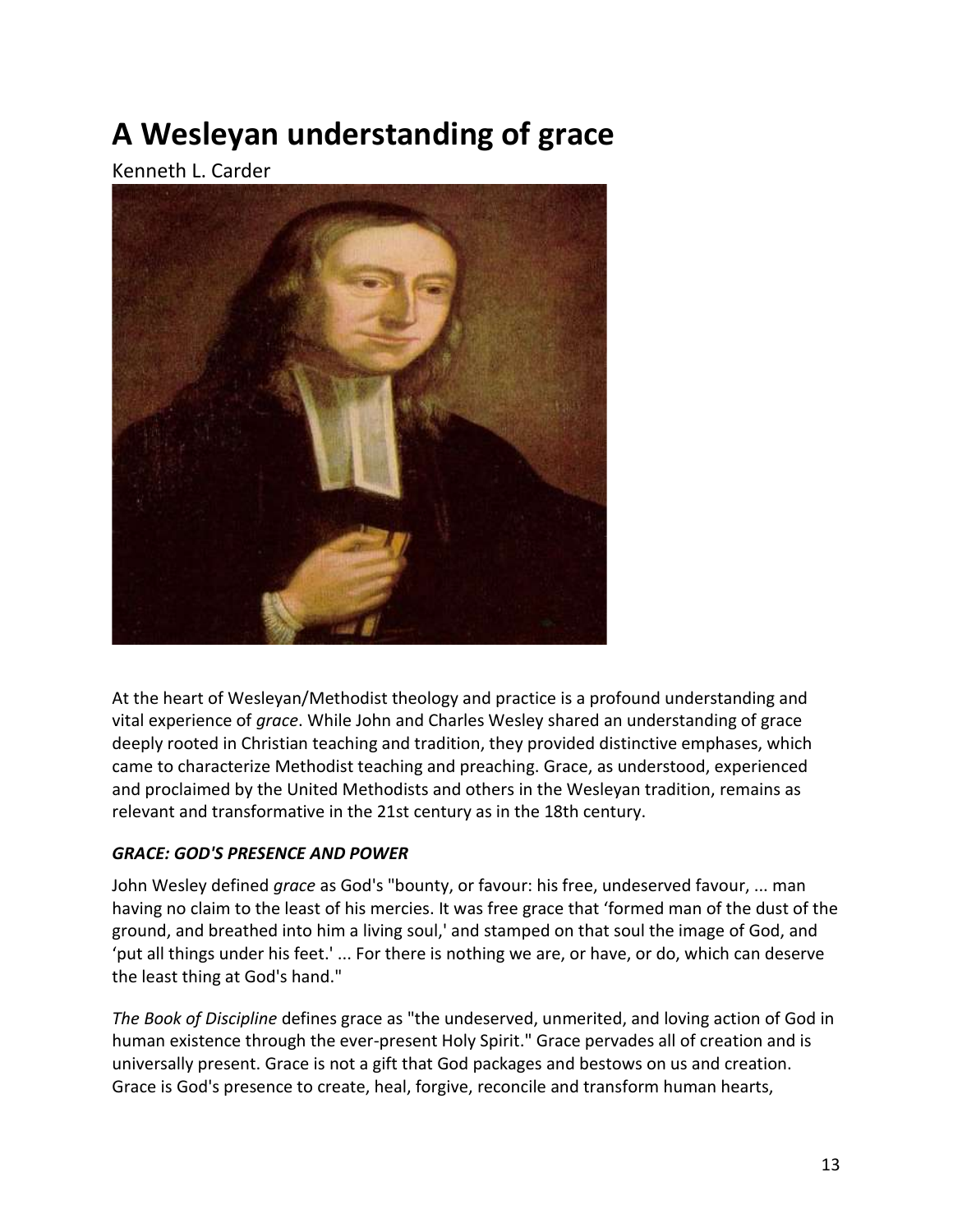communities and the entire creation. Wherever God is present, there is grace! Grace brought creation into existence. Grace birthed human beings, bestowed on us the divine image, redeemed us in Jesus Christ and is ever transforming the whole creation into the realm of God's reign of compassion, justice, generosity and peace.

In his sermon ["The Scripture Way of Salvation,](http://wesley.nnu.edu/john-wesley/the-sermons-of-john-wesley-1872-edition/sermon-43-the-scripture-way-of-salvation/)" John Wesley summarized his understanding of the work of grace in saving and transforming human existence. Wesley describes three movements or expressions of grace to create distinctive emphases for living fully in response to God's creating, healing, reconciling and transforming activity.

#### *PREVENIENT GRACE: GRACE THAT GOES BEFORE*

One dynamic or expression of God's grace is prevenience or "preventing" grace. *Prevenient grace* includes, according to Wesley, "all that is wrought in the soul by what is frequently termed 'natural conscience,' ... all the 'drawings' of 'the Father,' the desires after God, ... that 'light' wherewith the Son of God 'enlighteneth everyone that cometh into the world,' showing every man 'to do justly, to love mercy, and to walk humbly with his God;' all the convictions which his Spirit from time to time works in every child of man." While taking the seriousness of human sin and brokenness seriously, Wesley believed that God's grace prevents the total destruction of the divine image in us.

Prevenient grace is present in all creation  $-$  in the natural order, in human conscience, in the relationships and heritage into which we are born. Love of family, the Christian community, the sacraments, creation itself, the pangs of guilt, the pull toward a vision of what can be are all expressions of God's prevenient grace.

Wesley described prevenient grace as the porch on a house. It is where we prepare to enter the house. Grace may also be compared to a journey. The desire to embark on the trip, the road or trail, the vehicle in which the journey is to be made and the map to be followed are all givens or gifts. The beauty of the landscape, the mind and eyes that conceived the journey and perceive its beauty, even the explorer who blazed the trail are all unmerited gifts — grace!

### *JUSTIFYING/SAVING GRACE: DOORWAY INTO NEW IDENTITY, NEW CREATION*

Prevenient grace prepares us for *justifying grace*. "Justification," said Wesley, "is another word for pardon. It is the forgiveness of all our sins, and ... our acceptance with God." Justifying grace is the assurance of forgiveness that comes from repentance, from turning toward God's gracious gift of new life. It is being reconciled and realigned with God and the acceptance of God's atoning act in Jesus Christ.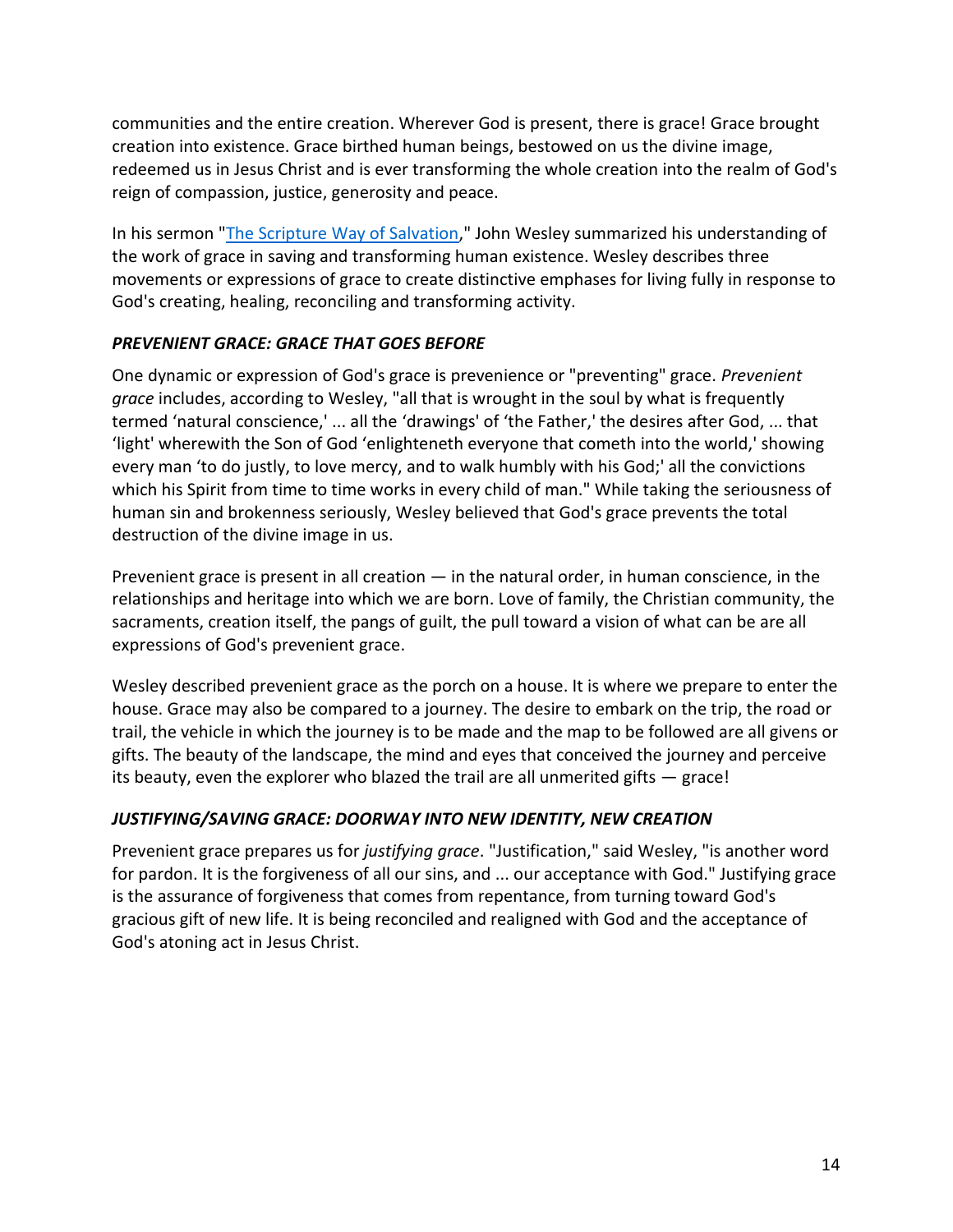Wesley considered justification, or justifying grace, as the doorway into the house of God's salvation. God reconciles us to Godself, adopts us into the life, death and resurrection of Jesus Christ, bestows upon us our identity as beloved sons and daughters and incorporates us into the body of Christ, the church.

Realizing our identity and worth as being rooted in the one to whom we belong is the essence of justifying grace. To accept that identity is to enter the doorway into a whole new existence. It is an identity we can never earn, nor can it be taken from us.

Continuing the analogy of the house, justifying grace is the doorway and the process of walking through it. The door is open with a welcome sign on it. If grace is compared to a journey, there comes a time when the traveler packs the bags, joins the guide and sets out toward the destination. That is justifying grace, turning toward a new future.

#### *SANCTIFYING GRACE: GRACE PERFECTING US*

Wesley's understanding of grace moves beyond forgiveness and acceptance of our identity as beloved children of God. God's goal for humanity is the complete restoration of the divine image and the conformity of all creation to the image of Jesus Christ. Sanctification (from *Sanctus*, holy) denotes the process by which the believer is made holy and whole in response to justification.

*The Book of Discipline* states: "We hold that the wonder of God's acceptance and pardon do not end God's saving work, which continues to nurture our growth in grace. Through the power of the Holy Spirit we are enabled to increase in the knowledge and love of God and in love for our neighbor." If prevenient grace is the porch of the house of grace and justifying grace is the doorway, *sanctifying grace* represents the rooms in the expansive dwelling of God's presence with and purposes for humanity.

Wesley affirmed that God's grace seeks nothing less than a new creation in the likeness of Jesus Christ. Sanctifying grace is God's freely given presence and power to restore the fullness of God's image in which we are created. Wesley talked about sanctification in terms of Christian perfection by which he means entire "holiness of heart and life."

As *The Book of Discipline* affirms, "While the grace of God is undivided, it precedes salvation as 'prevenient grace,' continues in 'justifying grace,' and is brought to fruition in 'sanctifying grace.'" God's unmerited favor is before us, is present with us and is ever working to restore the divine image and transform the entire cosmos into God's reign in Jesus Christ.

### *GROWING IN GRACE*

Grace involves both gift and response. Our identity as sons and daughters of God is God's gift to us. Living in the world as redeemed children of God is our gift to God. Justifying grace reconciles us to God, incorporates us into the body of Christ and sets us on the journey toward wholeness. Sanctifying grace continuously forms us in the likeness of Christ and sheds the love of God abroad in our hearts, our actions and our relationships.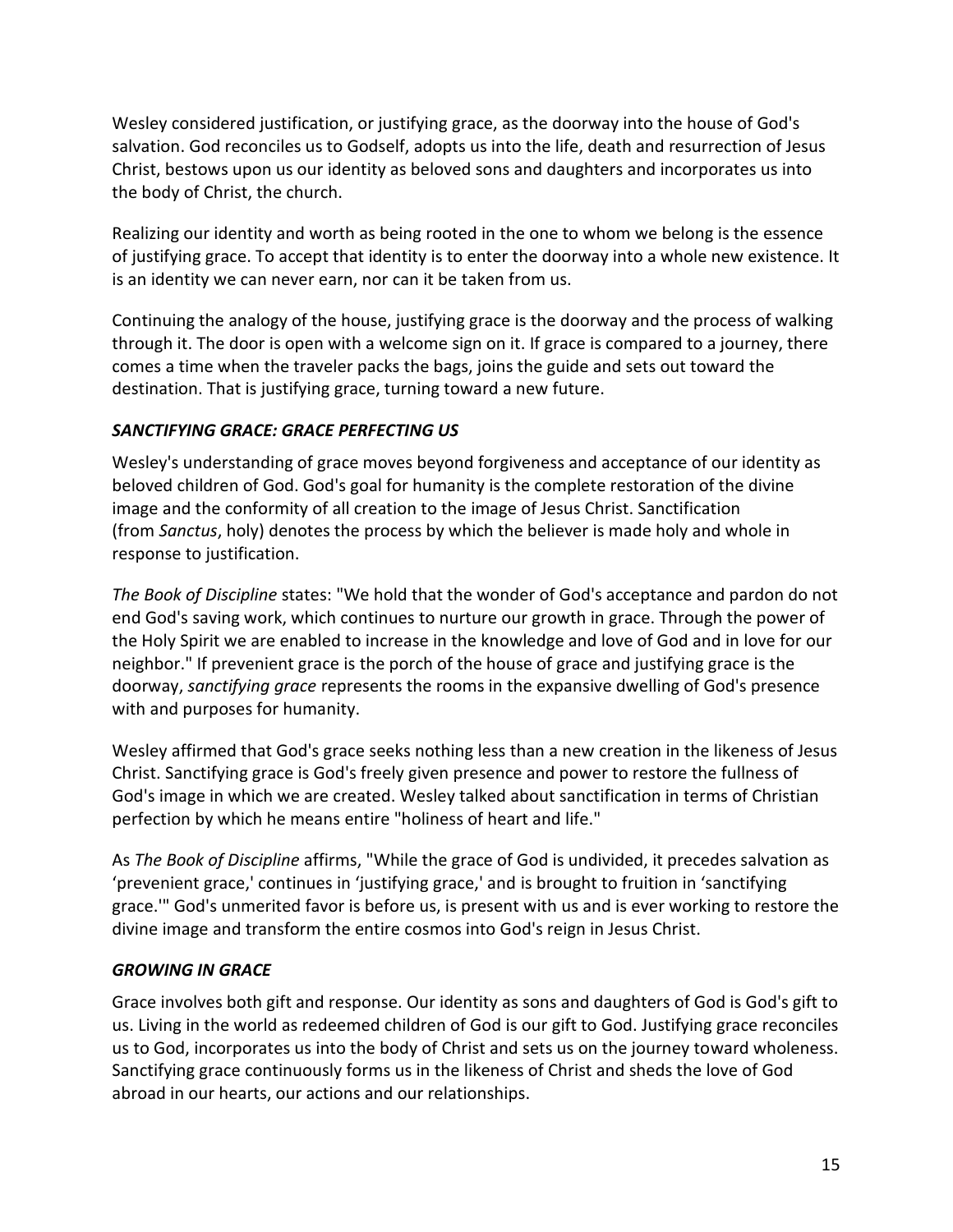Wesley affirmed that God's grace is universally present in all and irresistible in none. Although God's presence and power to create, forgive, reconcile and transform are universally and persistently present, we can resist God's gracious presence and work in us and the world. The freedom to say "no" to the invitation to be reconciled and transformed remains. Contrary to the Calvinists of his time, Wesley affirmed that we can lose our responsiveness to grace and thereby "backslide" or shut ourselves off from God's grace. Still, God's grace remains steadfast, ever blessing, sustaining and beckoning us toward wholeness and salvation.

In other words, we grow in Christlikeness as we open our lives to God's presence and power at work in us and the world. Growing in grace and discipleship cannot be done within our own strength. The One who invites us on the journey toward the fullness of grace accompanies us and supplies our needs. The God who liberates us and gives us a new future enables us to live toward that new creation by providing means by which we can grow in grace.

The early Methodists devoted themselves to pursuing holiness of heart and life by practicing the "General Rules for the United Societies." Continuation in the societies required that the members demonstrate their desire for salvation, "First, by doing no harm, by avoiding evil of every kind. ... Secondly, by doing good: by being merciful after their power; as they have opportunity, doing good of every possible sort, ... Thirdly, by attending upon all the ordinances of God" (*The Book of Discipline 2012*, 78-79).

The Methodists gathered in small groups of classes and bands to "watch over one another in love," to support one another in growing in grace by avoiding evil, doing good and practicing "means of grace

Additionally, John Wesley identified "Christian conferencing" or Christian conversation, as well as acts of mercy and compassion, as means of growing in grace. All of these are gifts by which we grow in friendship with Christ. Through them, we express our devotion and open our lives to the presence and power of God to transform us and the world. They become means by which we are nourished in grace and grow in love for God and neighbor.

#### *CONCLUSION*

The fullness of the Wesleyan understanding and experience of grace is expressed beautifully in the beloved hymn of Charles Wesley, "Love Divine, All Loves Excelling":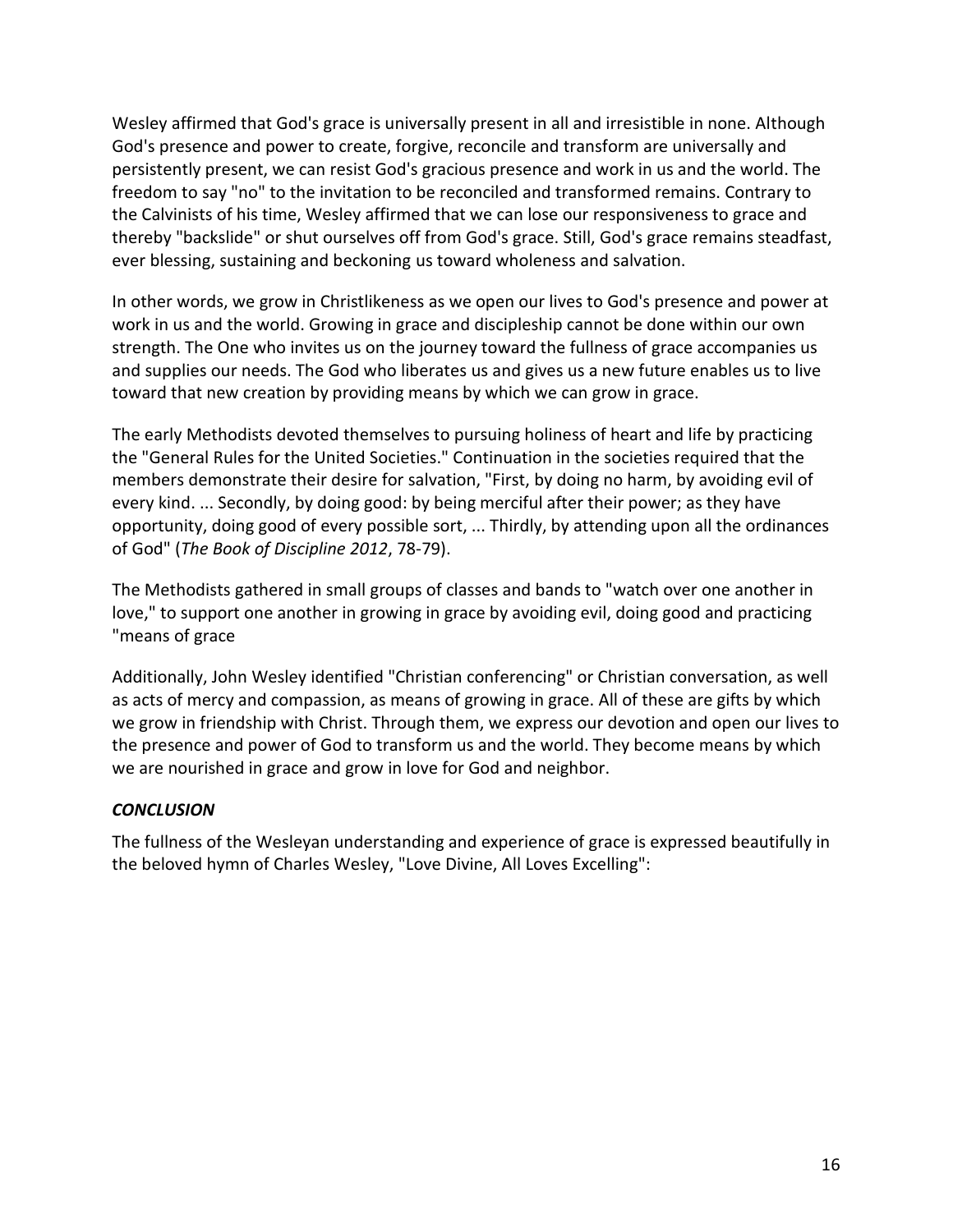# **SERVE THE WORLD**



and Cat Food.

## **The Food Bank of Somerset County**

Please remember that donations of food for The Food Bank of Somerset County may be placed in the Pete Ebbe collection bin located in the church Narthex just beside the door leading into the Sanctuary. Right now the most needed items are as follows: Jelly, Cooking Oil, Cereal, Rice (2lb bag), Spaghetti (specifically), Tuna, Toothpaste,



## **K.I.D.s - Kindness in Donations**

**This month we would like to bring your attention to an upcoming United Methodist mission trip to Costa Rica's Rice and Beans Ministry that will be led by Sam Perez in June. Eleven people representing seven churches have committed to participate. Since our church will not be traveling there this year, we ask you to consider supporting this team and Rice and Beans Ministries with a financial donation. All monies received will be used to purchase bags of food that will be delivered to communities in need while they are there. At present the cost of a food bag is \$16. Your donation may directed to Linda Cargo via the church office. Please make checks**

**payable to Bishop Janes UMC with a notation of Rice and Beans Ministry. Muchas gracias!!**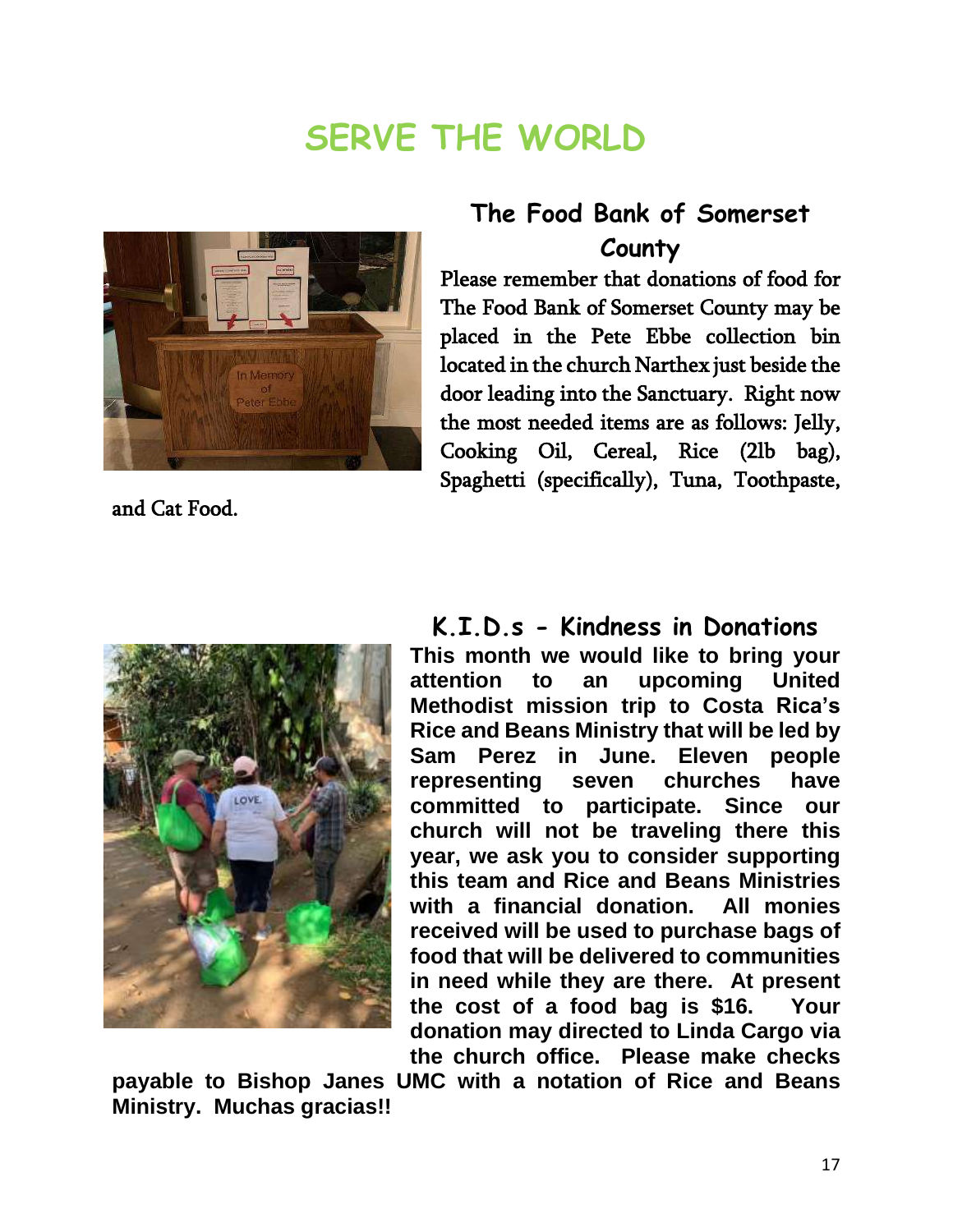## GOD'S COOP FOOD PANTRY NEEDS YOU



God's Coop Food Pantry in Bernardsville, a local mission financially supported by BJUMC and our United Women in Faith, is currently looking for volunteers to help hand out food bags on Wednesdays (6:00-8:00pm) and Sundays (6:00-7:00pm). Please contact Linda Cargo at [cargoph@aol.com](mailto:cargoph@aol.com) for more information and/or if you would like to be placed on our volunteer list. Individuals are required to be vaccinated for Covid.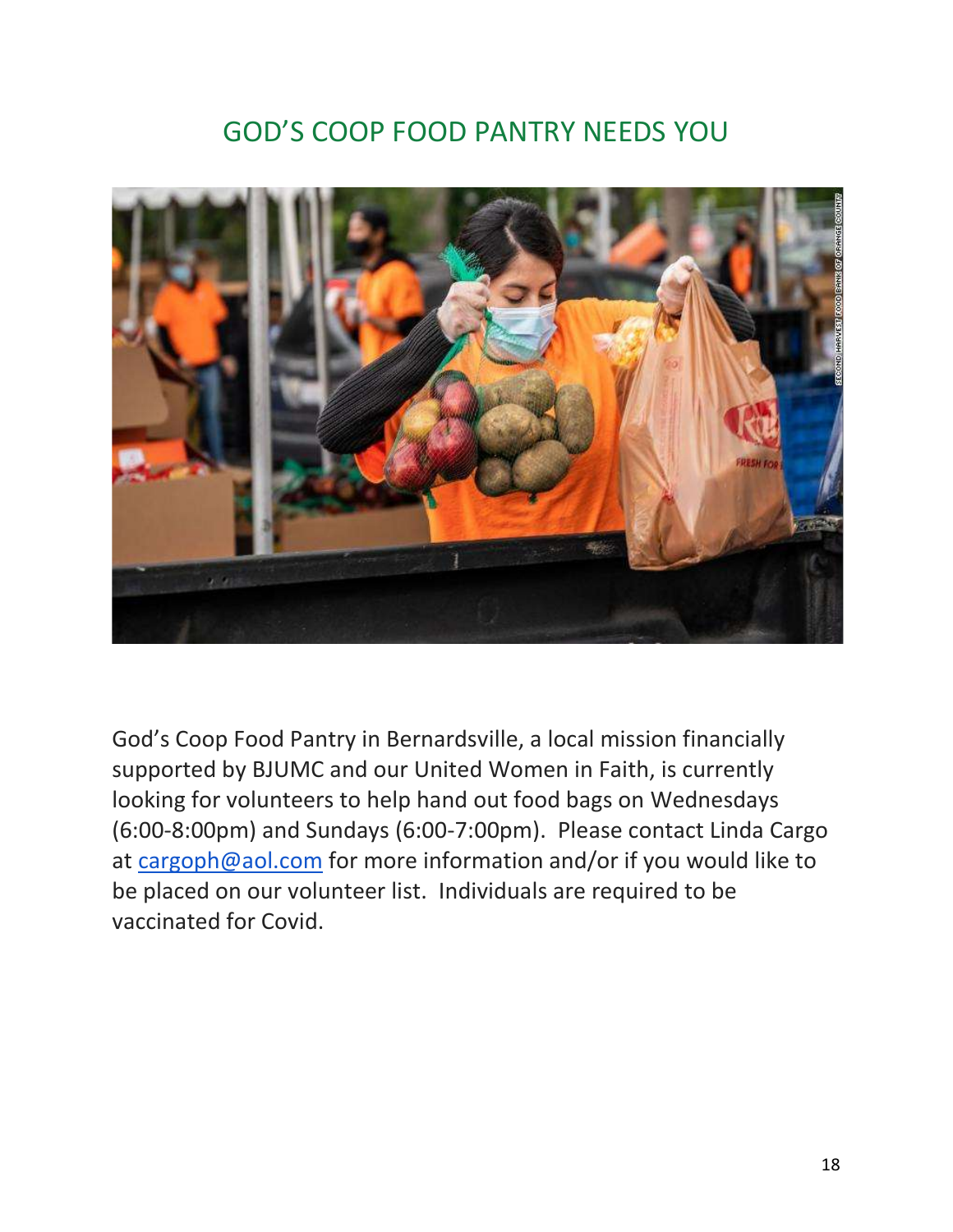

## **MAY UNITED WOMEN IN FAITH GATHERING**

Come join us on Tuesday, May 10th at 11:30am when we will meet at the picnic area at the Leonard J Buck Garden in Far Hills for lunch, UWF planning discussion and an afternoon stroll through the gardens. Bring a sandwich/lunch. Dessert and beverage will be provided. If you would like to meet at the church to carpool, need a ride, or have a question, please contact Linda Cargo, at 484-433-1558. Rain date:



Wednesday, May 11th

The Leonard J. Buck Garden is a 29 acre woodland rock garden created by Leonard Buck, a trustee of the New York Botanical Gardens in the 1930's and now operated by the Somerset County Park Commission. It features planted rock outcroppings and woodland trails lined with naturalized bulbs, ferns, shade perennials and drifts of delicate wildflowers. The garden is especially appealing in spring, during peak bloom, offering a wide variety of native and cultivated azaleas and flowers.

## **UMF CALENDAR for MAY**

All United Women in Faith events, circles and ministries are open to all members and youth of BJUMC, friends, and the community.

**Mondays at 9:00am, Walk and Talk** will meet at Harry Dunham Park, weather permitting. We meet in the parking lot off Liberty Corner Road and walk for about one hour. Open to all!! Contact person: Barbara Conca, [conca@optonline.net](mailto:conca@optonline.net)

**Tuesday, May 10th at 11:30am, Picnic lunch, planning discussion and afternoon stroll at Leonard Buck Garden in Far Hills.**

**Tuesday, May 17th at 5:30pm New Circle** will meet for dinner at Plaza Tikal on Quimby Lane in Bernardsville. Join us for a time of food, fellowship and fun. All are welcome. Contact Linda Cargo, [cargoph@aol.com](mailto:cargoph@aol.com) for more information.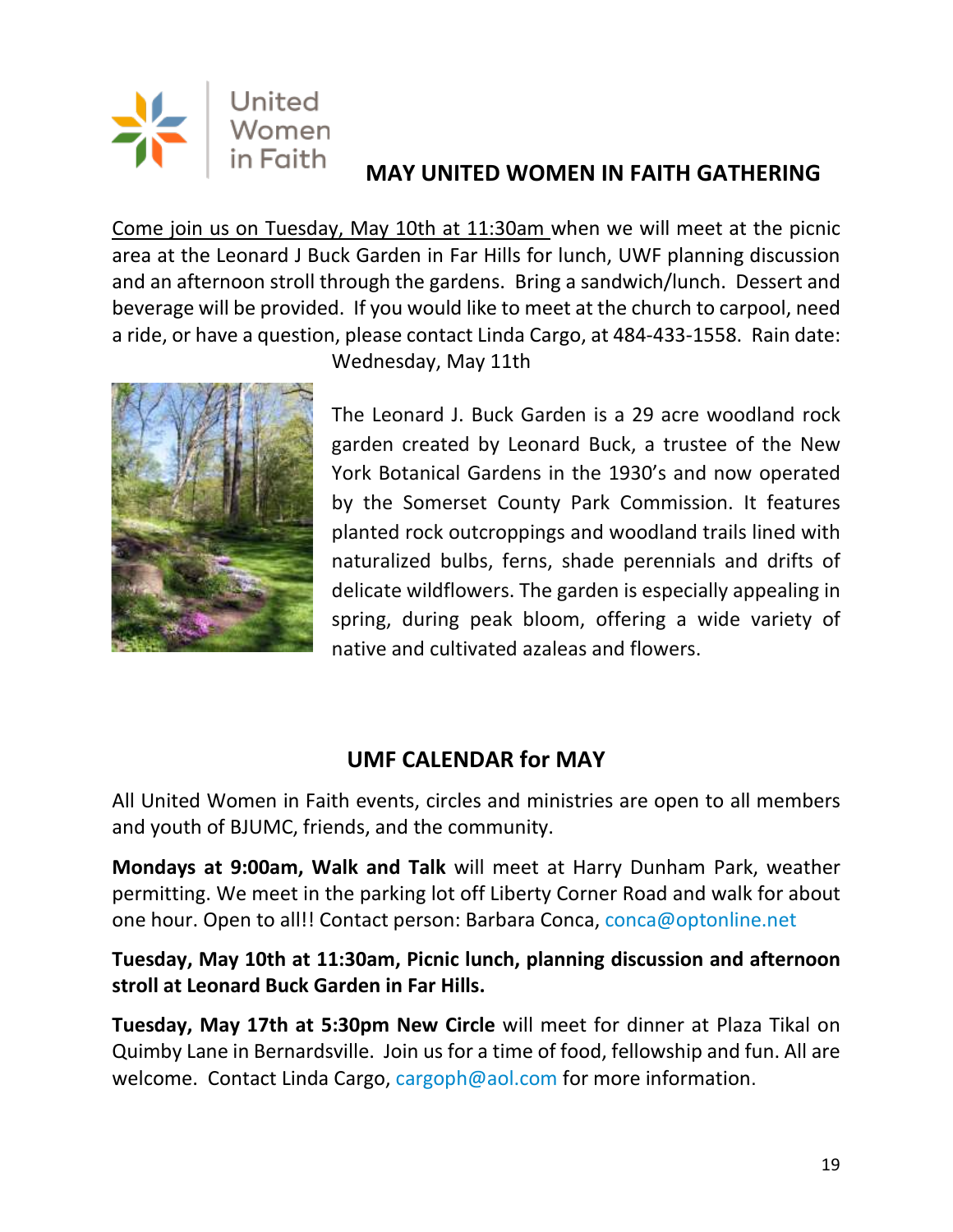

**Tuesday, May 24th at 9:30am, Grace Circle** will meet at the home of Gloria Walker, 14 Valley View Drive, Basking Ridge. Contact person: Gloria Walker, [ghwalker1046@gmail.com](mailto:ghwalker1046@gmail.com)

**Tuesday, May 24th, 7:00pm, Hearts2Hands Prayer Shawl Ministry** will meet in the Youth Room. Contact person: Linda Cargo, [cargoph@aol.com.](mailto:cargoph@aol.com) All are welcome to join us. Supplies provided. No experience is needed.

## **Questions about United Women in Faith**

## **Are we still a part of the United Methodist Church?**

 Yes! We are still the only official women's organization of The United Methodist Church and our corporate name will remain United Methodist Women.

### **What do we call ourselves now?**

We call ourselves United Women in Faith. We have a new logo on our new website and other materials are available there to help us with the changes.

## **How were these decisions made?**

 Our new programs are fruits of research the national office conducted over the past quadrennium along with prayerfully seeking to discern the time for our organization. The member elected United Methodist Women board of directors, with input from the program advisory group, has guided the organization throughout this process. They have conducted surveys, focus groups and interviews with more than 24,000 United Methodists and women of other denominations and Christian traditions. The changes and programs are data-informed and tested to address the needs and life stages of current members and new women.

## **Will these changes impact my and my local unit?**

 All of our traditional structures on the conference, district and local levels circles included— remain intact. New tools and programs are additional options available to you and your unit to help you better nurture current members, recruit new members into the organization and manage your unit's finances.

## **Can** we remain members, stay connected and join another local unit if our church **leaves The United Methodist Church?**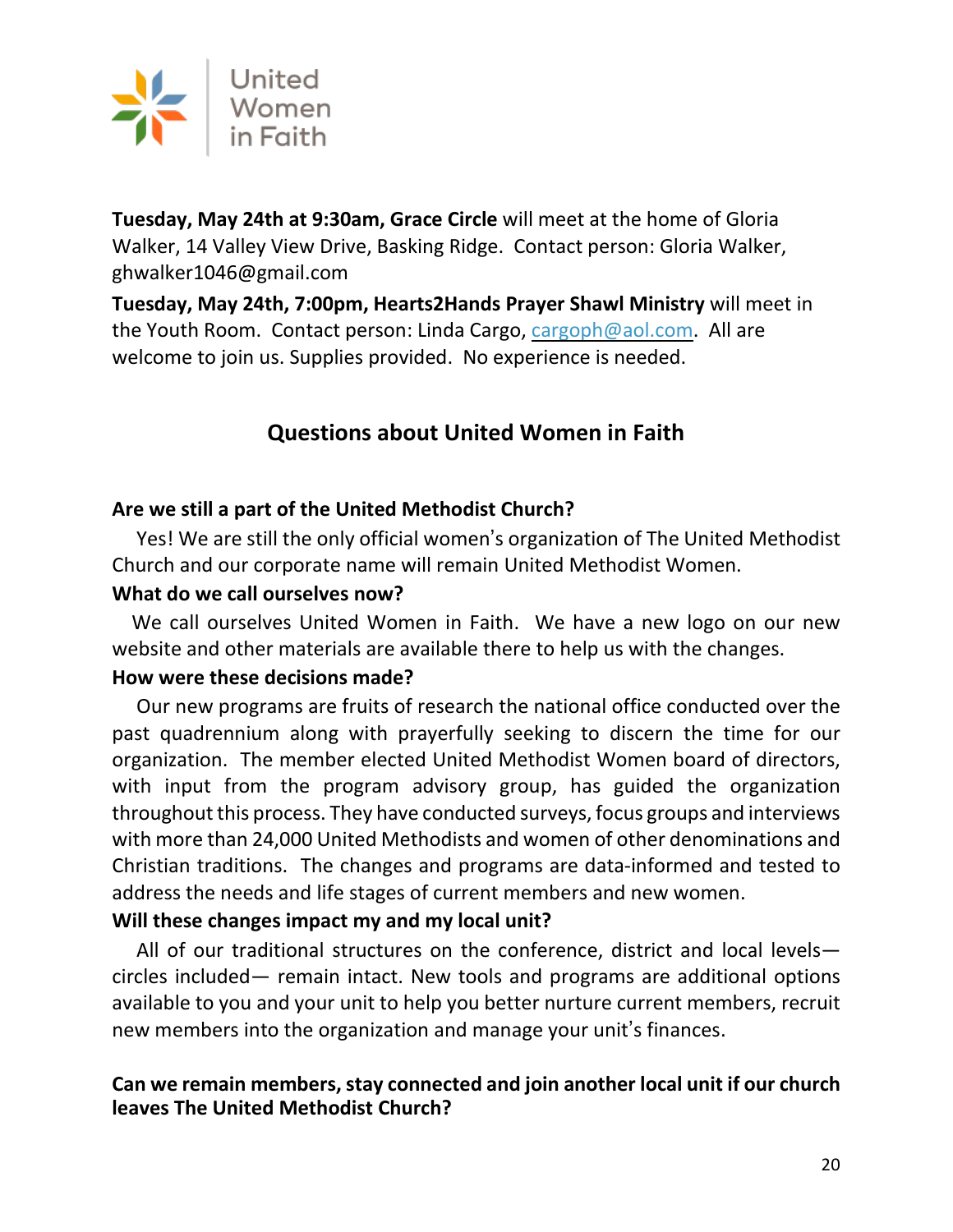Yes. United Methodist Church membership has never been required for United Methodist Women membership. Bylaws changes allow for women to be involved and be leaders in our organization even if they become affiliated with another denomination. Our new name captures this inclusivity.

### **Where can I learn about all of the changes underway in our organization?**

Response Magazine articles and other free downloadable resources available on the website e-store under Member Resources will give you an overview of the changes underway.

#### **What do these changes have to do with "new wineskins?"**

 United Methodist Women—now United Women in Faith—is again saying yes to being part of what God is doing in the 21st century by creating new ways for women today to gather for faith, sisterhood and action for women, children, and youth. In other words, we are making new wine and new wineskins to fulfill our role in God's mission today. We tap Jesus 'use of the metaphor in Mark 2:22 to explain the need for change to help us share with members the new tools, programs, and exciting changes on the horizon for our organization.

#### **Why the rebranding?**

 Brand is a term most often associated today with commercial marketing, but in reality, everyone has a brand. Brand is just a term to describe what people can expect to experience when they encounter you. "Branding" are the things we do our look, our actions, our messages—that help let people know who we are and what we consistently deliver.

Rebranding United Methodist Women means we are clarifying the way we tell our story and updating our programs, resources and outreach efforts so that it is easier to see who we are. Research showed usthat our values, our commitments, and the work we do in the world is attractive to many women who are not yet members, including women of diverse ages, racial ethnicities, cultural backgrounds and life stages. Our welcoming new brand will highlight who we are.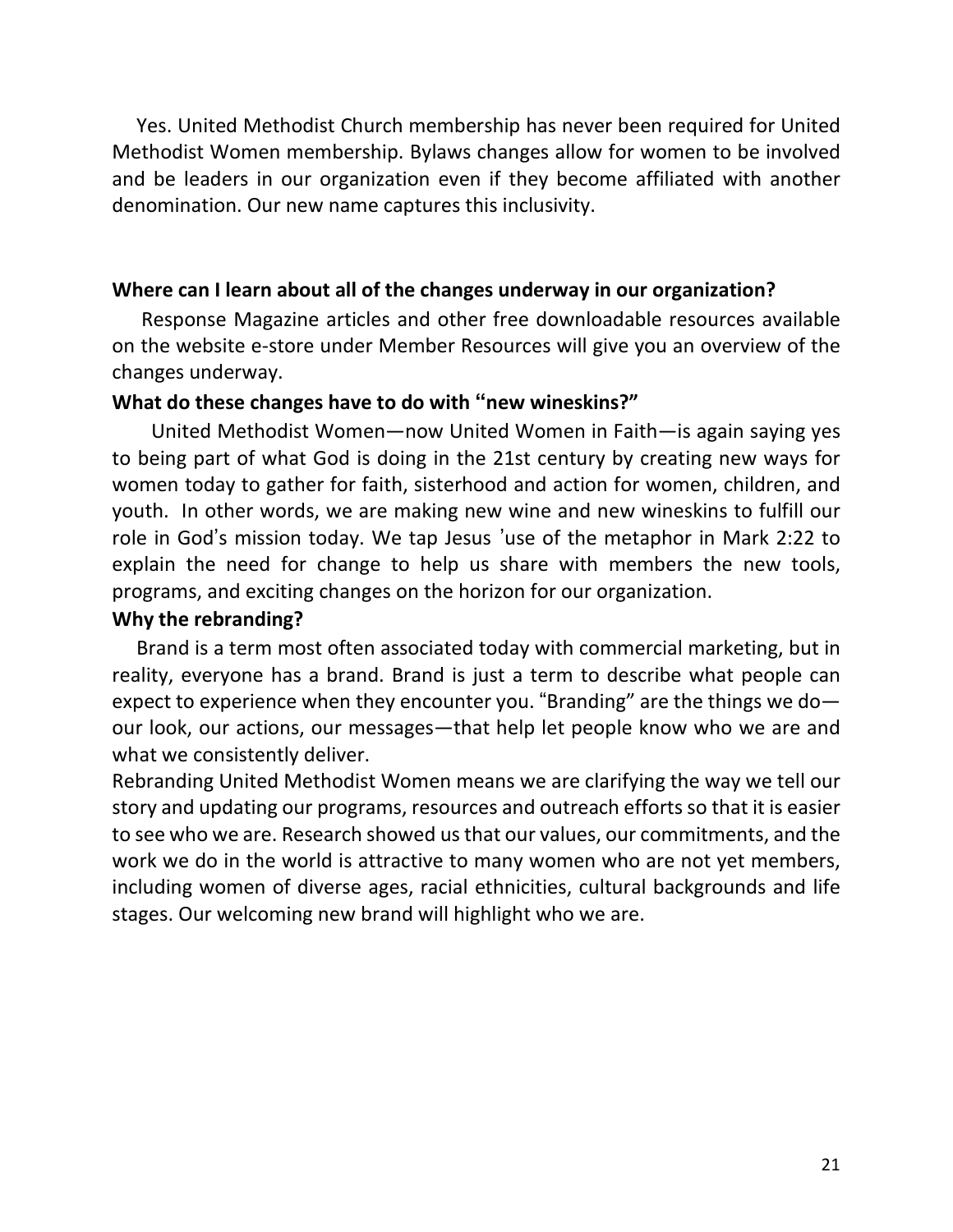## *Postponing General Conference may be a good thing*

**Commentary by the Rev. Dr. Lovett H. Weems Jr.** April 22, 2022 | WASHINGTON (UM News)

**Key points:**

- **Our human need for control often outruns our ability to wait in prayerful discernment.**
- **Key moments in Methodist history provide a broader view of the denomination's current situation.**
- **While today's issues are important, they are not at the heart of what Jesus taught — nor do they** overshadow John Wesley's abiding passion for sharing the good news.
	- Many appear to see the postponement of the General Conference to 2024 as a bad thing. It may be, but chances are just as great that it will be a good thing. Time seems to help when we seek to discern God's will on difficult issues.
	- John Wesley's last sermon, preached one week before his death, was from Isaiah 55:6, "Seek ye the Lord while he may be found, call ye upon him while he is near" (KJV). You recognize this passage from a portion of Isaiah critically influential for New Testament Christians struggling to understand the unfolding meaning of the coming of Christ for their lives.
	- Our human need for control often resists the need to call upon the Lord and wait for the veil of uncertainty to lift. Our need for certainty invariably outruns our waiting in prayerful discernment. Are decisions now, when we see in a mirror dimly, better than waiting? Let's look back at other pivotal moments in Methodist history to see.
	- For example, what if the 1844 Methodist Episcopal General Conference, in which Methodism split north and south, had been postponed?
	- Does anyone think that after the United States divided over slavery, over 600,000 died in a war about slavery, and slavery was outlawed that the church would have divided for the formation of a more slaveryaccommodating denomination?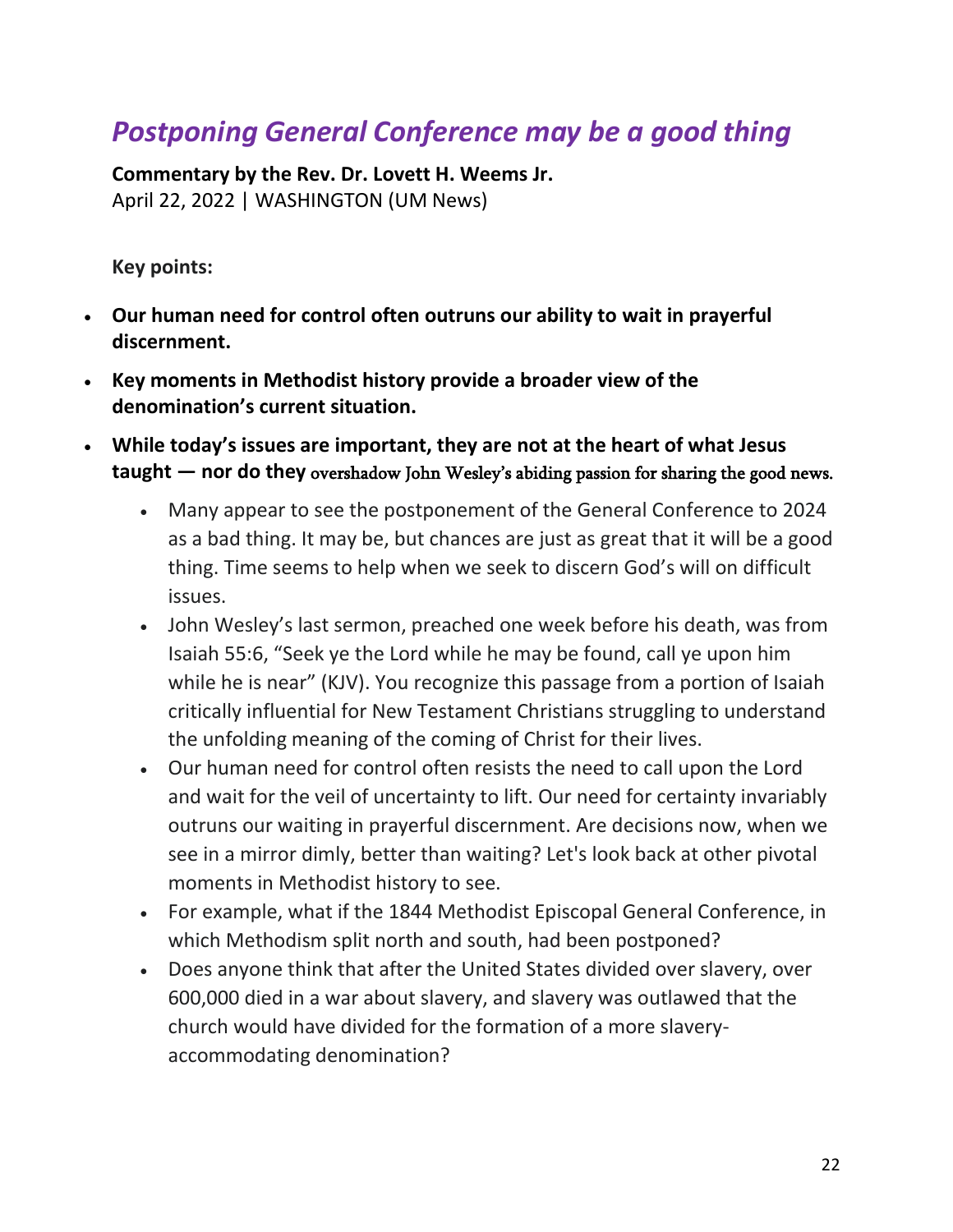- Or, what if the 1939 Uniting Conference that approved a racially segregated church structure had been postponed to 1969? Does anyone think that in 1969 Methodism would have established a segregated jurisdiction for African Americans?
- Some talk about the anguish and uncertainty of delays. It depends on your perspective. What about the anguish in 1939 of the 47 African American General Conference delegates who all voted against the exclusionary plan or abstained? When the conference rose to sing in celebration, "We Are Marching to Zion," those 47 delegates remained seated. Some wept, including one of the most admired Methodists of her time, Mary McLeod Bethune.
- People on differing sides seem to consider this time of delay as a time of such uncertainty that it immobilizes energy for mission. Some disaffiliating churches said the debate had become a distraction from their mission. Really? Churches are likely to be distracted from their mission when their leaders are. Most churches put their mission far ahead of issue debates.
- After the turmoil of the 2019 General Conference spread rapidly, some bishops immediately scheduled meetings to hear concerns. At one event, a bishop asked the laity and clergy gathered what had happened in their churches in the two weeks since the General Conference. After some silence, people told many stories of their continuing ministries but not even one had let the recent actions of General Conference delegates keep them from their mission tasks.
- Ministry goes on. And pandemics, authoritarian regimes and atrocities of war have a way of putting into perspective our denominational struggles.
- Yes, in these present moments I think time is helping many United Methodists put things in a broader view. Even some whose views align with those calling for division recognize the difference between what they are hearing and the grace-filled, loving and open Methodism they cherish.
- It's not that the contentious issues of today are not important. They matter but are not the heart of what Jesus taught. John Wesley always feared that secondary things would overshadow Wesley's abiding passion that all come to know the love of God revealed in Christ. I pray that we attune ourselves now to the grace we know in Jesus Christ and to Wesley's passion for spreading that good news to all.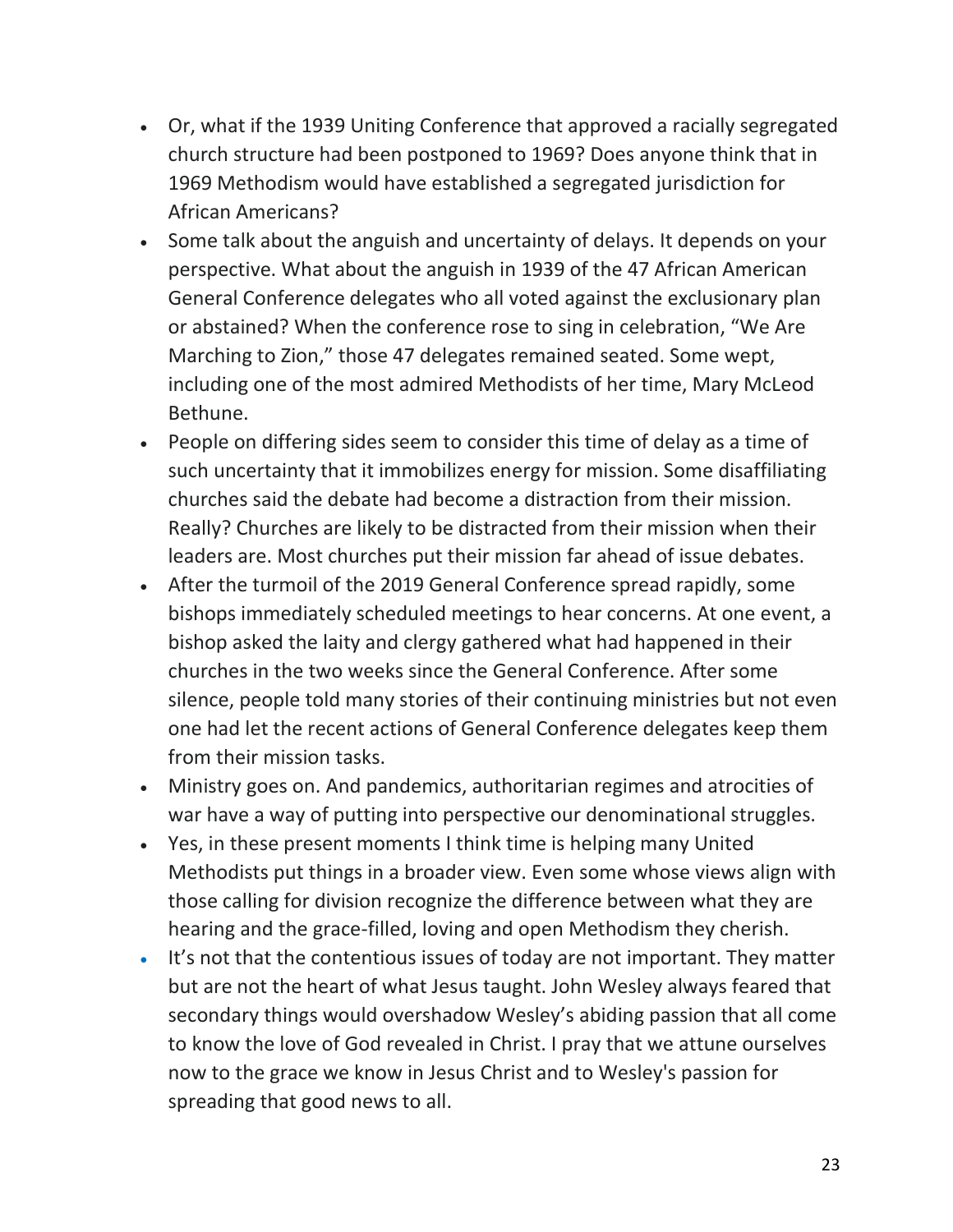# ADULT SMALL GROUP STUDIES

## **May 2022**

### **Spring 2022 Adult Small Group Studies**

Our adult small group study program continues this spring. Due to the current state of the pandemic, we will be holding these programs through a hybrid approach of in-person and remote via Zoom.

Our gatherings are held on *Sunday mornings from 11am until 12 noon*. We hope that you can join us as we continue on our faith journey together. To join us online, the link to all of our classes can be found by clicking [HERE,](https://r20.rs6.net/tn.jsp?f=001boll5hhlhdC84E8uMEE_DpRahcIHlSoKBOKW7MyunncByFXxaSoJewRTCDcGPr3FyscDGVlwNVXRpI31nizj40Jl0-cUO72b8Iuh3wkqxyyNbCy4OVz97l7END9iFfpnAA284dWcyZkNfCp3sc0ZwmGKwl6U1vf_0tMxxC2j7l1M_TtHiBgdKRLc0c3jIbDldA802g8zmMGDSAzF-lsMpklTHCpWQ8d_&c=FnOc5gK6Js_jAa76RMb__gQHrtqZZwhynDBgfBs7LZr-DQ3RCucF2Q==&ch=vCUNf3rR6MKhsWukfdvwETGqWd8j0j-eAeeuj8mIDrv_3ECi79a38w==) or on the Bishop Janes website [\(www.bjumc.org\)](http://www.bjumc.org/) or Midweek Minute. Here's what we have in store for the remainder of this year:

- *What's So Amazing About Grace (April 24 – June 12).* This study by Philip Yancy looks at grace; what it is, why it is so precious, and how to integrate it into your life.
- -
- We hope you'll consider joining some or all of our small group discussions. If you have any question, please contact Ted Schroeder at [dotcschroeder@yahoo.com,](mailto:dotcschroeder@yahoo.com) or Kevin Dresely at [ddresely@comcast.net.](mailto:ddresely@comcast.net)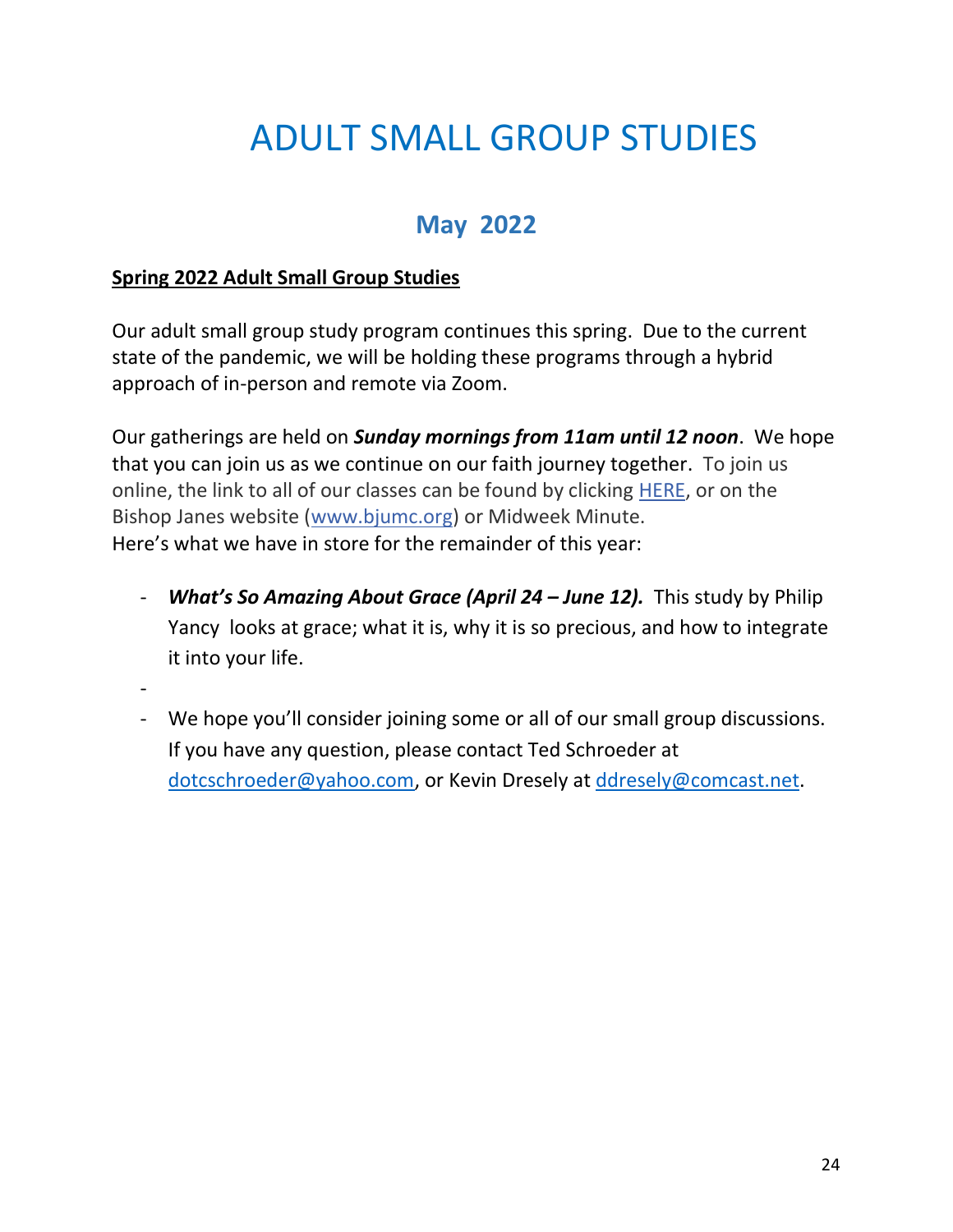# **WELCOME ALL Membership Directory Update**

| <b>Service Advised</b> | and the company's<br>of the first process.<br>dealership for<br>-------                                                                                                                                                                                                                                                                                                                                                                                                                                                                                                                                                                                                                                                                                           | <b>Contract Contract</b><br><b>CONTRACTOR</b><br>Committee Committee<br><br>and the company of the company<br>호바<br>Contractor and Contractor<br>and the property of the first<br>$-1$<br>and continues. It<br>and all the same in the<br><b>CONTRACTOR</b><br>and a contract of the contract<br>detailed who dealer advances in the                                                                                                                                                                                                                                                                                                                                                                                                                                                                                                                                                                                                                                                                                                                                                                                                            |  |
|------------------------|-------------------------------------------------------------------------------------------------------------------------------------------------------------------------------------------------------------------------------------------------------------------------------------------------------------------------------------------------------------------------------------------------------------------------------------------------------------------------------------------------------------------------------------------------------------------------------------------------------------------------------------------------------------------------------------------------------------------------------------------------------------------|-------------------------------------------------------------------------------------------------------------------------------------------------------------------------------------------------------------------------------------------------------------------------------------------------------------------------------------------------------------------------------------------------------------------------------------------------------------------------------------------------------------------------------------------------------------------------------------------------------------------------------------------------------------------------------------------------------------------------------------------------------------------------------------------------------------------------------------------------------------------------------------------------------------------------------------------------------------------------------------------------------------------------------------------------------------------------------------------------------------------------------------------------|--|
| ---                    | <b>Commercial de Strauss clas</b><br>Lost Contemporary La Fish Color<br>the committee and company of the<br>the procedure the compensation<br>come to be the first<br><b>Service Contractor Contractor</b><br>and selection distance states.<br>Sources Antique as decoded, Ne<br>Chinese the government of their<br>the product of the control of the<br>all continues the state and provided<br>and the company state and con-<br>Analysis and when Princess.<br>The control of the control and the<br><b>NEW PERSON</b><br>Barnistan two density to demonstrate and<br>able advanced developed the country of<br>Montreal Constitutional Auto<br>THE CONTRACT<br>and an expect that the problems of<br>Shipway - shed shall chines<br>Greener, with silk land. | and the state of the party of<br>$\frac{1}{2} \frac{1}{2} \frac{1}{2} \frac{1}{2} \frac{1}{2} \frac{1}{2} \frac{1}{2} \frac{1}{2} \frac{1}{2} \frac{1}{2} \frac{1}{2} \frac{1}{2} \frac{1}{2} \frac{1}{2} \frac{1}{2} \frac{1}{2} \frac{1}{2} \frac{1}{2} \frac{1}{2} \frac{1}{2} \frac{1}{2} \frac{1}{2} \frac{1}{2} \frac{1}{2} \frac{1}{2} \frac{1}{2} \frac{1}{2} \frac{1}{2} \frac{1}{2} \frac{1}{2} \frac{1}{2} \frac{$<br><b>Secretary of concerning</b><br>and considered the first product of the AT<br>and the first state of the con-<br>L. Boscali, Tella del Concerto del Mere<br><b>The Winner</b><br>three and children produced a child contact of a<br>Copyright Continued and Copyright Con-<br>the air comments as a factorial<br><b>Artist Communities</b><br>presented to control the<br><b>Service Contract Contract Contract</b><br>the party of the property state of the party<br>the party of the control of the<br>men internet<br>and testimony depend to the company.<br>the R. Commercials Advised Stratification of Colorado<br>the product of the product of the product of the<br><b>STATISTICS</b><br>ge, num |  |
|                        | and the control of the control of<br>Secretary trees throughout them<br>the first part of the control of                                                                                                                                                                                                                                                                                                                                                                                                                                                                                                                                                                                                                                                          | and the first street and<br>the first product service.<br>the state of the con-<br>the factory from the com-<br>the age of the local competition of the property<br>and printed out Assessed Chry<br>- Wranger - Exil \$300 from<br>Cheese Contract And All and<br>dealer desired and production.<br>the state of the control of the control of the                                                                                                                                                                                                                                                                                                                                                                                                                                                                                                                                                                                                                                                                                                                                                                                             |  |

Have you ever tried to contact someone from Church and could not find their phone number? Good news, Cheryl Beyer, Welcome All Team Chair, is updating our Membership directory. and asking for your help in updating your contact information for our directory for the use of our church family

Please provide all of your current contact information, names, phone numbers, email addresses, address, cell phone numbers and names of family members in your household.

All of your information is needed for our church records but **we need your authorization for what contact information you would like put in the directory**. Please confirm that you want all, some or none of your contact information in the directory.

Please respond as soon as possible with your current information to help us to accomplish this task in a timely manner.

Thank you!

Cheryl Beyer contact information:

[Cheryl@uniquewire.com](mailto:Cheryl@uniquewire.com) 908 672-6220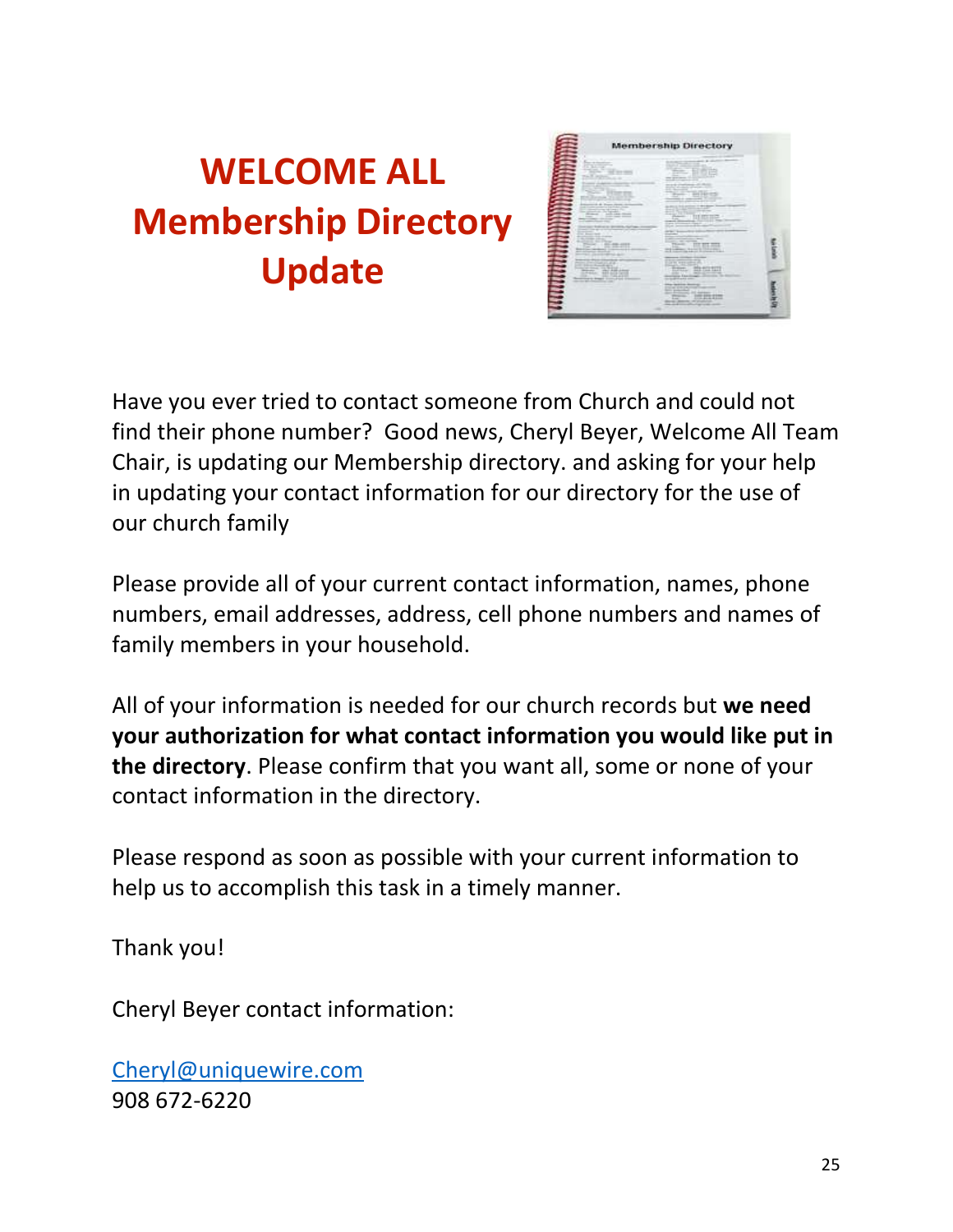# *BOOK GROUP*

If you like to read and discuss books, join the BJUMC Book Group. It meets monthly, usually on the 2nd Thursday of the month from September-November and January-May at 7:00 p.m. in classroom 3 /4. Members suggest which books are discussed- all types and genres are considered. New members are welcome! Below is our selection for May. The meeting will be held on Thursday, May 12. Please bring book suggestions for the fall. Contact Janet Kaefer at [jbkaefer@optonline.net](mailto:jbkaefer@optonline.net) for additional information, or to add your name to the email distribution list for Book Group. Happy reading!



**May 12, 2022**: American Dirt by Jeanine Cummins (led by Tami Lane)

Jeanine Cummins's American Dirt, the #1 New York Times bestseller and Oprah Book Club pick that has sold over two million copies.

Lydia lives in Acapulco. She has a son, Luca, the love of her life, and a wonderful husband who is a journalist. And while cracks are beginning to show in Acapulco because of the cartels, Lydia's life is, by and large, fairly comfortable. But after her husband's tell-all profile of the newest drug lord is published, none of their lives will ever be the same.

Forced to flee, Lydia and Luca find themselves joining the countless people trying to reach the United States. Lydia soon sees that everyone is running from something. But what exactly are they running to?

**September 15, 2022**: TBD **October 13, 2022**: TBD **November 10, 2022**: TBD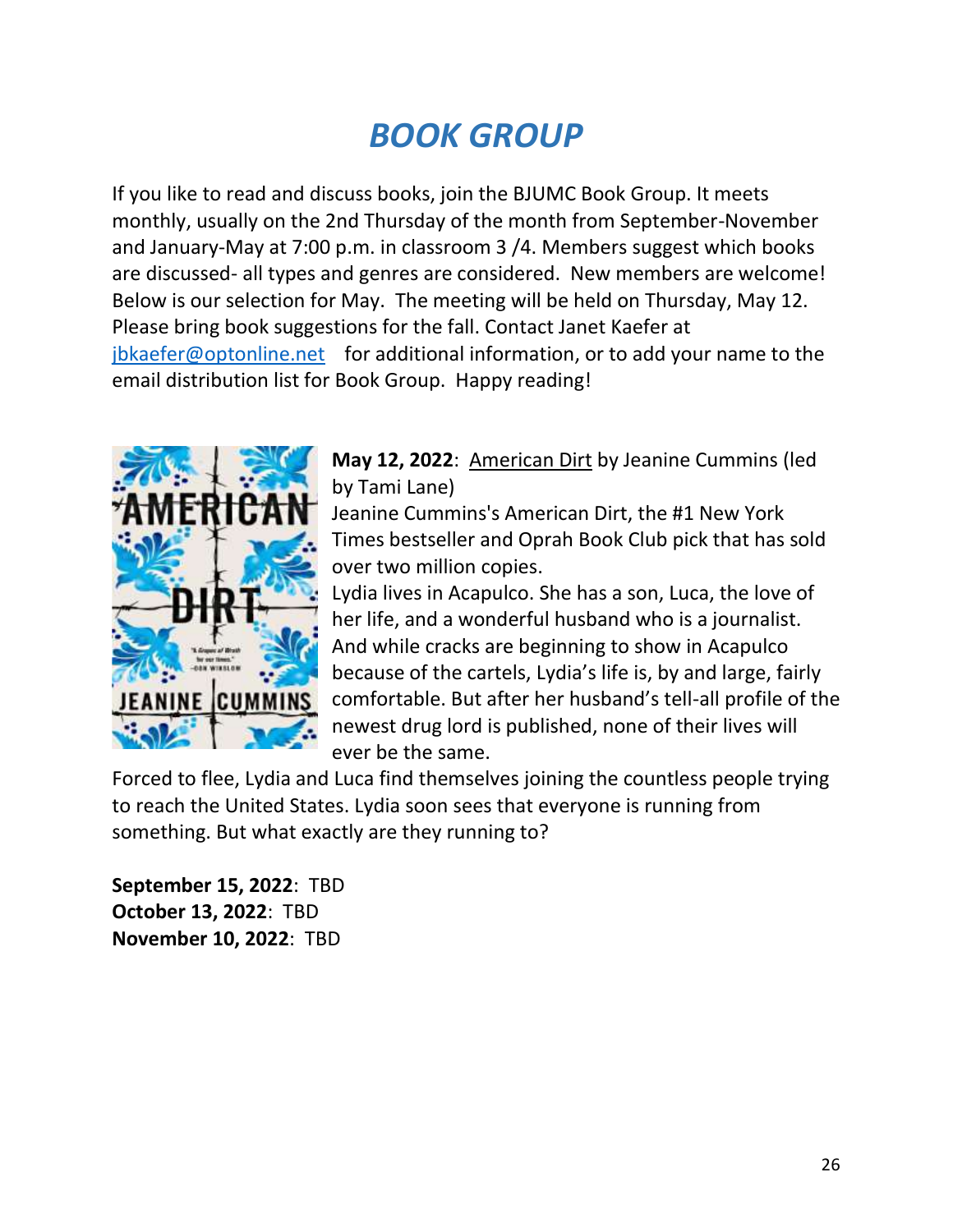# **VOLUNTEER OPPORTUNITIES**



Over the last year or two, our church has switched from a staff led model to a volunteer led model. We still have a lot of things around the church which need volunteers, in order to maintain our ministries. Most Ministry teams have modified a lot of their programming to make them more volunteer friendly. As a church, we uplift and thank all of our volunteers for the work they do to make this a wonderful place to worship, fellowship, and be a part of the body of Christ in Mission!

## *Just a few of the places we need more volunteers:*

- *AN URGENT NEED FOR ADDITIONAL VOLUNTEERS TO RUN THE SOUND DESK AND HELP WITH OUR WORSHIP*
- **Counters**
- **Sunday School Volunteers for September**
- **Family Ministries Team (Event Planning and execution)**
- **Local Missions Teams: Foodbanks, Contact/Service Team, Evergreen Cemetery and more!**